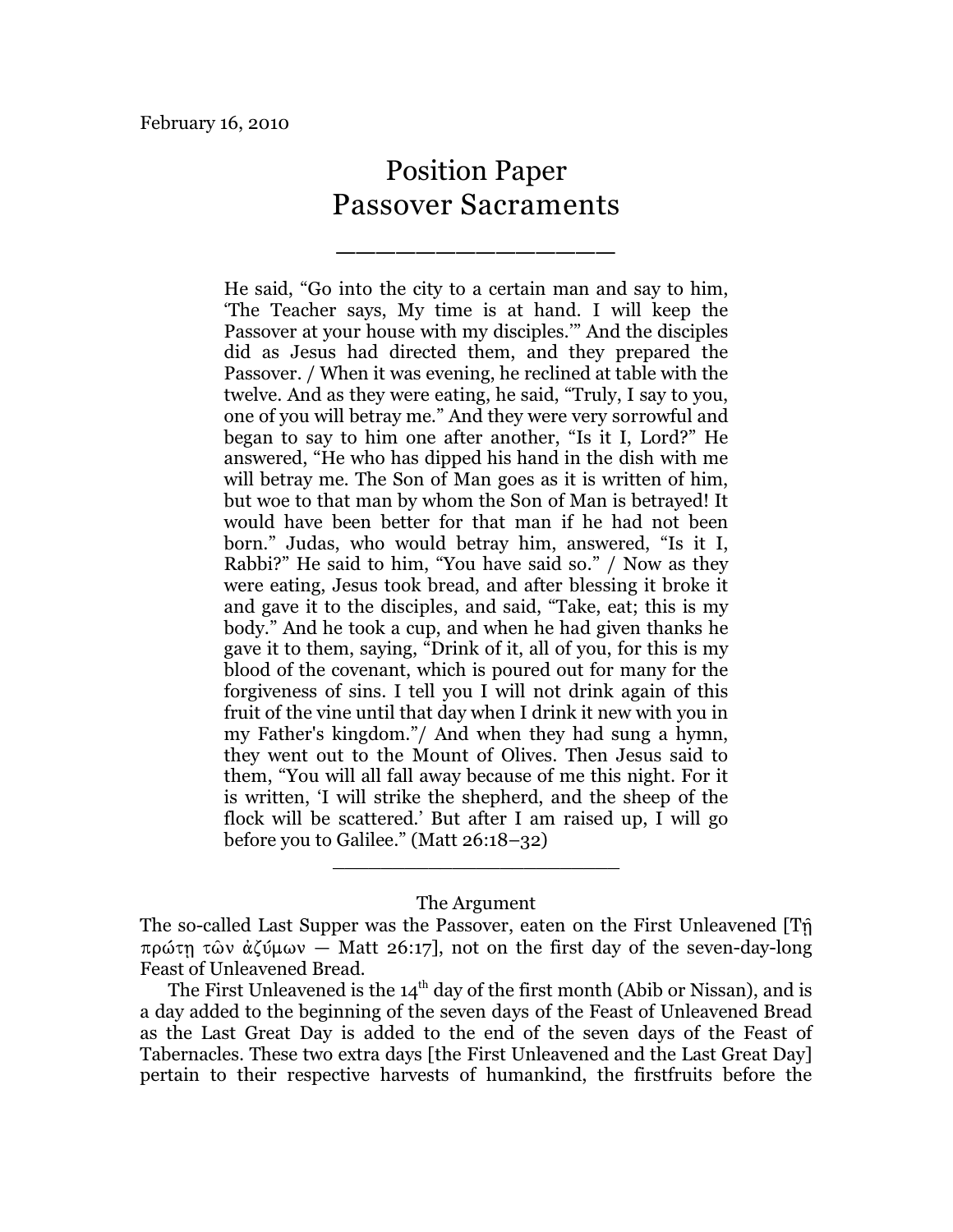thousand-year-long Millennium, and the main harvest of humanity in the great White Throne Judgment after the thousand years, with these two harvests represented by the early barley harvest of Judean hillsides and the main crop wheat harvest. The seven days of Unleavened Bread and the seven days of Sukkoth represent that period when humankind will live without sin, with Christ Jesus being the King of king and Lord of lords; the seven days of Unleavened Bread and the seven days of Sukkoth represent the same thousand-year-long period.

the dark portion of the  $14<sup>th</sup>$  of Abib and those Christians who are not born of At a subconscious level, "the little ones" (from Zech 13:7, in a continuation of Jesus' citation of the passage about striking the shepherd) sort themselves out as to whether they will be resurrected before the Millennium or after by whether their focus is on the First Unleavened or the Last Great Day, with rabbinical Judaism completely ignoring the First Unleavened whereas those Christians who have truly been born of spirit in this era strive to take the Passover sacraments on spirit, like Judaism and Islam, neglect the  $14<sup>th</sup>$ . They will appear before the Lord in the great White Throne Judgment rather than at the Second Advent, which doesn't mean that they are condemned but simply means that they are not firstfruits.

 at a surface level. What has not been as well understood is that in the *type* [a The selected paschal lamb, a male of the first year, a lamb without blemish or broken bone that was to be penned on the  $10<sup>th</sup>$  day of the first month and sacrificed on the  $14<sup>th</sup>$  day at even, served as the shadow and type of the paschal Lamb of God, Christ Jesus. This analogy of type and reality is easily understood bleating lamb], the sacrifice eaten is of a dead lamb, but in the reality [the paschal Lamb of God], the sacrifice eaten is a living Lamb — Christ Jesus was alive and with His disciples when He said, *Take, eat; this is my body*.

Disciples are, today, the Body of Christ (1 Cor 12:27); thus, when disciples eat the unleavened bread representing the body of Christ, they figuratively eat themselves, the subject to be discussed in this paper.

1.

All male Israelites [all adults who were circumcised] were to physically appear before the Lord three times or at three seasons every year. The Passover, which when used as a metonymic expression includes the Feast of Unleavened Breast as seen in John 12:1, is one of these three seasons: see Deut 16:16; Ex  $34:23$  – the requirement to appear made in Ex 23:14 is superseded by the requirement made in Ex 34:23, for Israel broke the first covenant made at Sinai while Moses was still on the mountain; thus an eternal second covenant (a covenant ratified by promises better than the shedding of blood — see Heb 9:23) was made with Moses and with Israel at Sinai.

The practice of all sons of God appearing before the Lord at appointed times or seasons is not restricted to physically circumcised Israelites: the Book of Job records, "Now there was a day when the sons of God came to present themselves before the Lord, and Satan also came among them" (1:6), and "Again there was a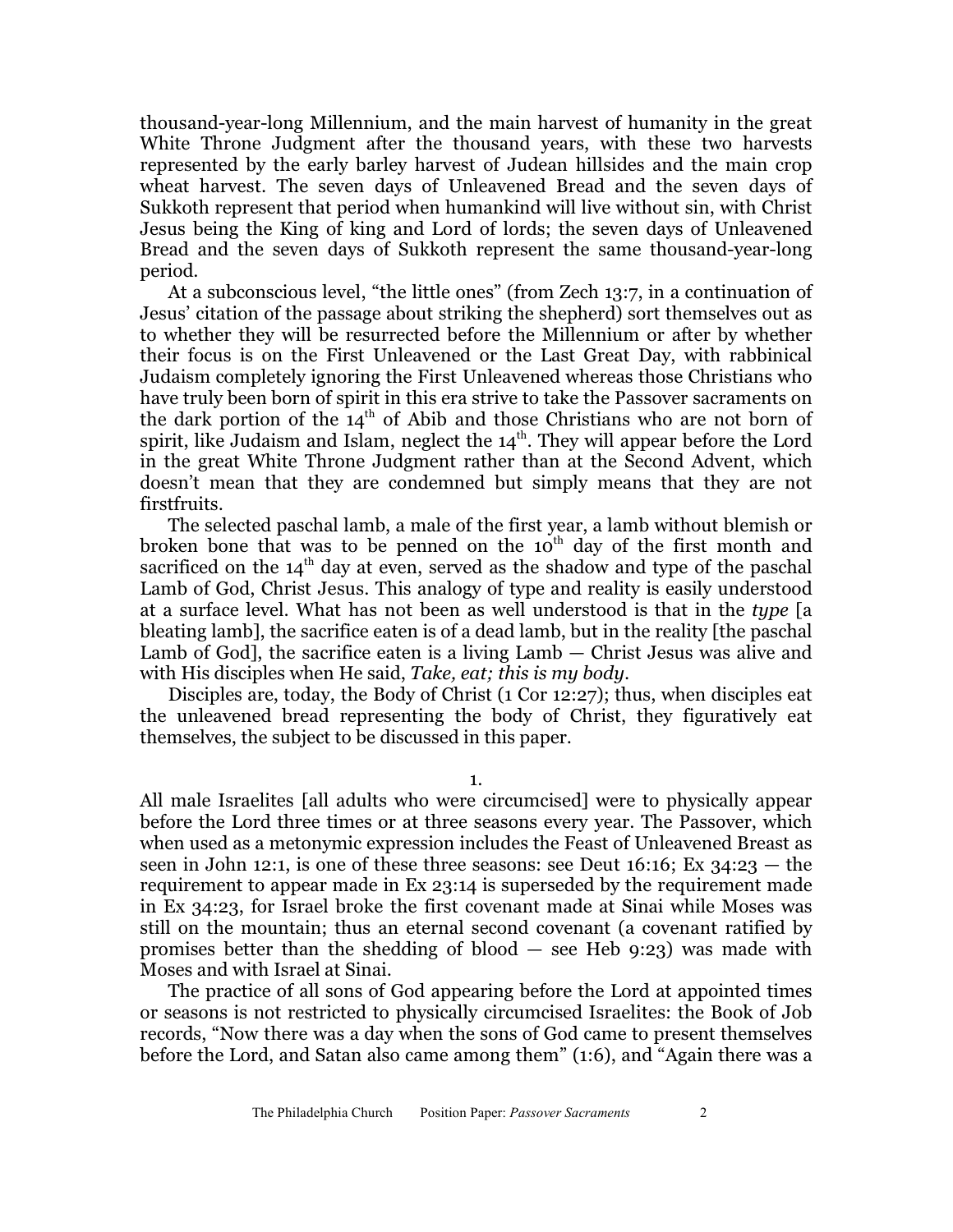includes all of Deuteronomy, was ratified by a song as an eternal thing (see Heb day when the sons of God came to present themselves before the Lord, and Satan also came among them to present himself before the Lord" (2:1) … all sons of God, angelic and human, are to appear before the Lord at their appointed time, with the Passover [used metonymically] being one of these times. This requirement to appear didn't disappear at Calvary; for the Moab covenant, which 9:23). Likewise, the second Sinai covenant, ratified by the shining of Moses' face, is an eternal or heavenly covenant that will not be made obsolete by the implementation of the promised New Covenant.

 implemented prior to Calvary, and except for "a remnant, chosen by grace" (Rom At Calvary, the mediator of the Moab covenant changed from being Moses to being the glorified Christ Jesus—the covenant continues, though, for it has not yet been implemented with the physically circumcised nation. It wasn't 11:5), it hasn't been acted upon since Calvary; for the covenant requires that after all of the curses pronounced in the Book of Deuteronomy come upon Israel and the nation is a captive people in a far land (Deut 30:1) that the nation returns to the Lord and obeys His voice in all He commands Israel in the Book of Deuteronomy, obeys with heart and mind. Only then will the Lord gather Israel from where He has scattered the nation and will circumcise the hearts of the nation so that the nation will love the Lord with heart and mind (*vv*. 2–6).

 times appointed for human sons of God. This means that all sons of God, "knows" he or she is not presently born of spirit. This testimony will not be via The Israelite who is circumcised-of-heart will appear before the Lord at the regardless of the ancestry or the gender of the tents of flesh in which they temporarily dwell, will keep the Passover. It is only by keeping the Passover—by drinking from the cup on the First Unleavened—that sins are forgiven under the first covenant. … By not appearing before the Lord at Passover and taking the sacraments that represent the Body of the Lamb of God on the First Unleavened, the Christian, Jew, or Muslim testifies before men and angels that the person the mouth but by the person's actions as the true outward expression of the inner self. The tongue often lies, but the deeds of the person seldom do, especially when these deeds run counter to the acts of this world.

The covenant made on the day when the Lord took the fathers of Israel by the hand to bring the nation out from Egypt (Heb 8:9; Jer 31:32) is the Passover covenant (see Ex chaps  $12-13$ ), and it is this Passover covenant that will be replaced by the New Covenant on the day of the Second Passover. This first covenant was growing old and becoming obsolete a quarter century after Calvary, but what is "growing old and becoming obsolete" remains in effect until it is ended with the shedding of blood.

A covenant is the distance between cuttings, between one shedding of blood to the next shedding of blood, with the first covenant implemented by both Israel and the Lord shedding blood, that of paschal lambs by the people and that of the death of all uncovered firstborns in Egypt by the Lord. This first covenant will end when both Israel and the Lord again shed blood, with Israel having already made its sacrifice at Calvary, but with the Lord not yet taking the lives of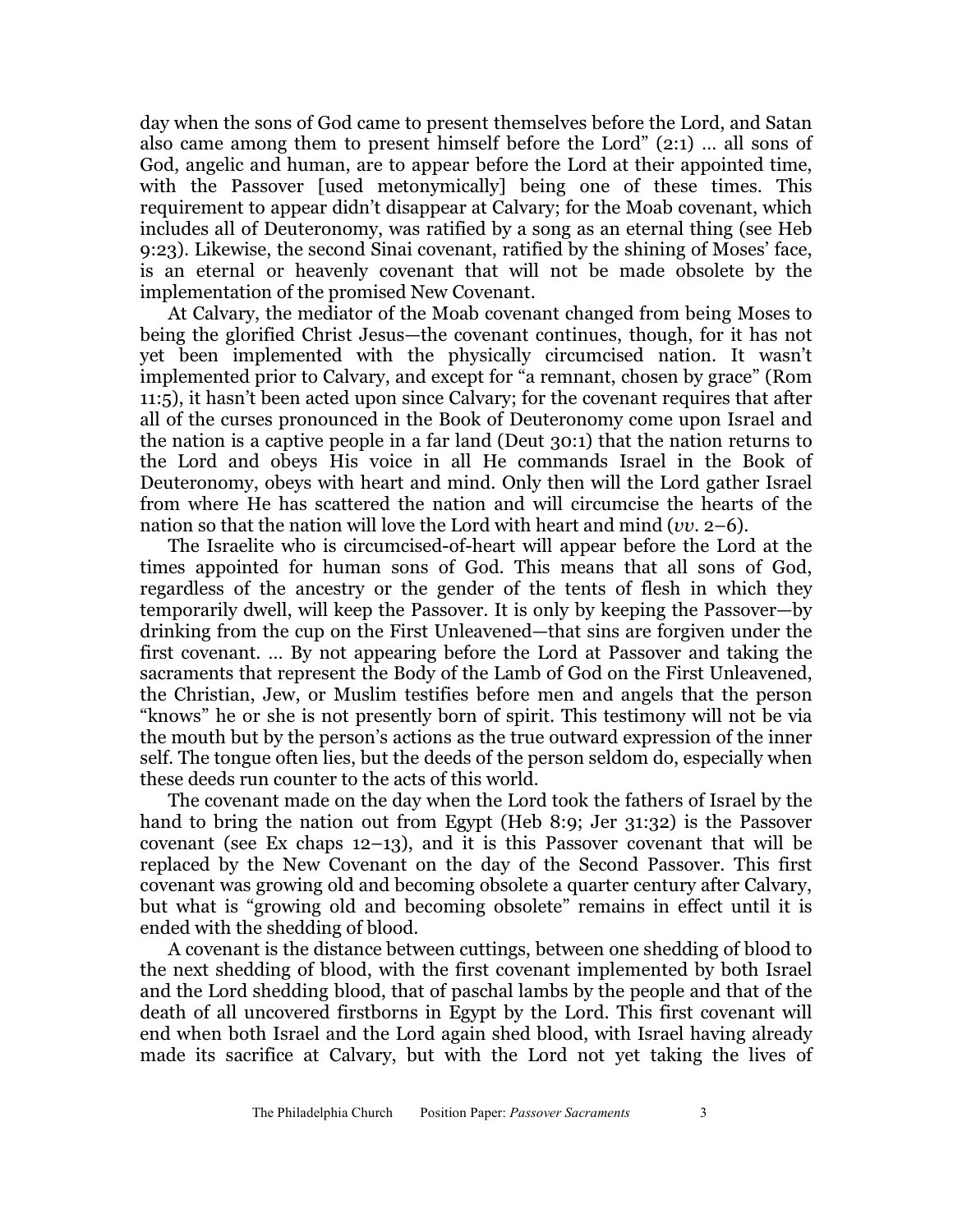implemented by a better sacrifice than the shedding of blood, the covenant can uncovered firstborns on earth and in the Abyss. So when a covenant is only end when another better sacrifice occurs: using the second Sinai covenant as an example, the covenant was ratified by the glory that shone on Moses' face so this covenant will continue until disciples are glorified, or resurrected in glory.

> The first covenant, renewed annually on the First Unleavened, will remain in effect until death angels pass throughout this earth at the midnight hour of the one long spiritual night that began at Calvary.

> All sons of God, human and angelic, must, by command of the Lord, appear before Him.

> A Hebrew male appearing before the Lord with an offering at the appointed seasons is analogous to an angelic son of God giving an accounting of his activities.

 they are to appear is. Even the Adversary must appear *to give* an accounting of his activities, answering the Lord's demand to know from where he came with, When angelic sons of God are to appear is not recorded in Scripture, but that "'From going to and fro on the earth, and from walking up and down on it'" (Job  $1:7; 2:2)$  –

 accounting of the farmer's activities as well as reflecting or disclosing the Outwardly circumcised Israelites were not to appear empty-handed but were to bring an offering, with this offering made from their harvest, thereby giving an Israelite's values.

 Angelic sons of God have no possessions in this world and can only verbally one possession in this world, the tents of flesh in which they dwell, will give an their appointed times to appear … the preceding is a different way to express the to appear at their appointed times, then what will befall human sons of God who give an accounting of their activities; whereas human sons of God who have but accounting of their activities by bringing those tents of flesh before the Lord at reality that Christians are to keep the annual high Sabbaths of God as they keep the weekly Sabbath. It is a more convoluted way of saying the same thing, but it also introduces the seriousness of coming before the Lord at Passover [used metonymically], at Pentecost, and on Sukkoth. If even rebelling angels do not fail neglect their responsibility to appear where the Lord has placed His name; for the Lord places His name wherever two or three gather in His name.

The suggestion imbedded within the exchange recorded in Job between the Lord and the Adversary is that the Adversary was seeking to "harvest" the sons of Adam as an Israelite harvests barley and wheat from Judean hillsides. But the relative imbalance in power between the Lord and the Adversary precludes the Adversary from going beyond boundaries the Lord has placed upon him: the Adversary must seek permission from the Lord before mounting an offensive against the faithful. Thus, when disciples resist the Adversary, he will flee.

2.

Christians usually think of the first covenant as being the Sinai covenant made when the Lord spoke aloud the ten living words, but this first Sinai covenant was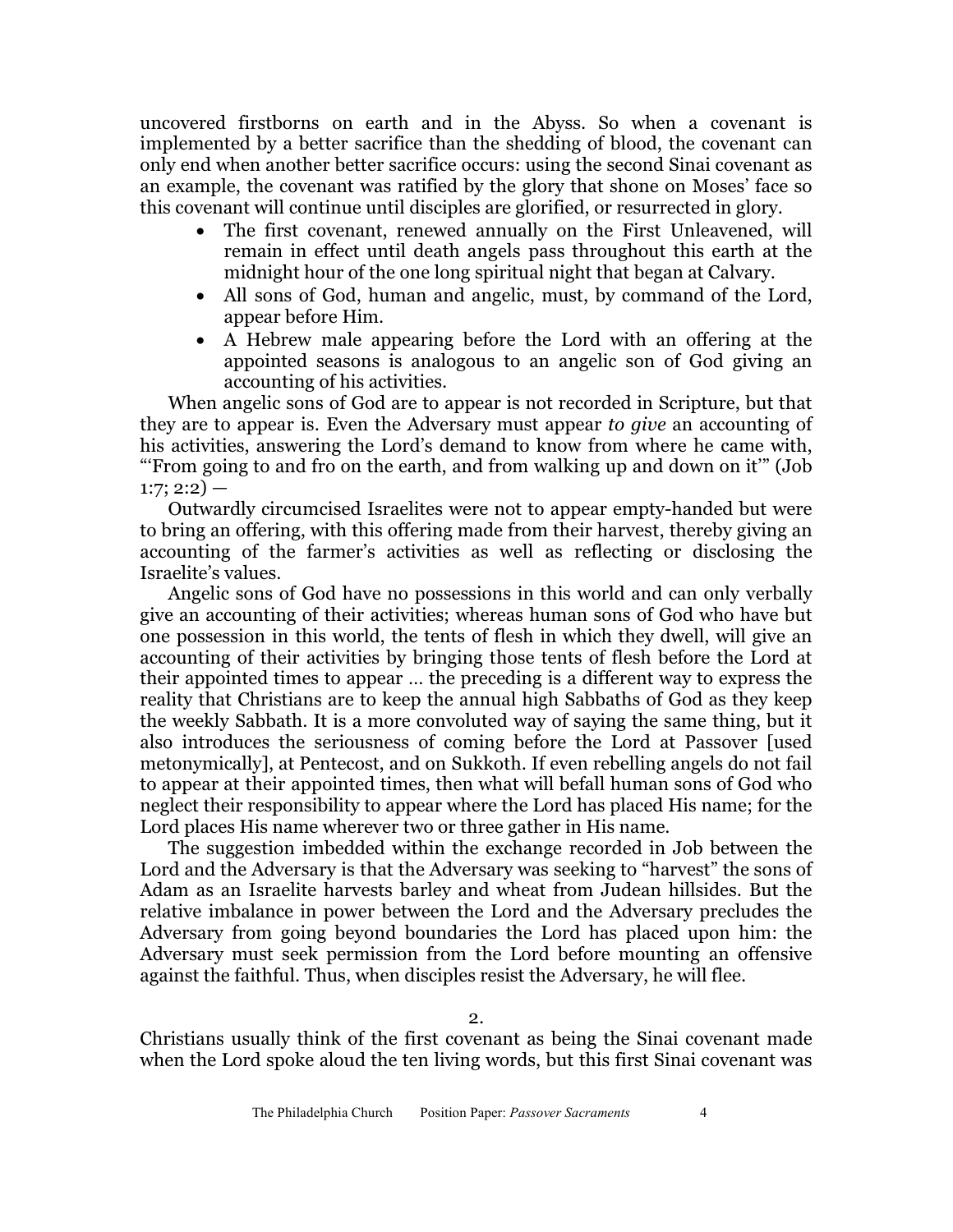merely one of many covenants added to, or incorporated within (as if folding-in beaten egg whites into an angel food cake batter) the covenant made with the fathers when the Lord took Israel by the hand to lead the nation out from Egypt. For in giving to Israel the first Sinai covenant, the Lord made sin alive (Rom 7:8–11) so that sin would kill and devour the nation that would not listen to Him in Egypt and did not forsake the detestable things that defiled it (Ezek 20:8–11). And after giving to Israel the law, thereby making sin alive, the Lord kept Moses on the mountain for long enough that sin could do its work of killing those liberated sons of God who would not listen to the words of the Lord.

 forming the left hand enantiomer of endtime Christians being filled with and Pause and consider that the first Passover liberation of Israel forms the left hand enantiomer of the Second Passover liberation of Israel, the event that begins the seven endtime years of tribulation, with the giving of the law at Sinai empowered by spirit so that the Law  $[Torah - Jer 31:33]$  is written on hearts and placed in minds. With the giving of the law at Sinai, sin was made alive. Sin slew the nation when the people came to Aaron and said *we don't know what has become of this man Moses* (Ex 32:1), and Sin, the third horseman of the Apocalypse, will make merchandise of the little ones, Christian and non-Christian (the barley and the wheat), following the Second Passover liberation of Israel. It is only the already processed fruit of the Promised Land (the wine and the oil) that Sin cannot harm; for the "wine" and the "oil" cover/covered their sins by taking the Passover sacraments on the First Unleavened, thereby demonstrating obedience by faith, with this obedience making their faith complete as Abraham's obedience in offering up Isaac made his faith complete (Jas 2:21–24), the principle aspect of faith that Martin Luther never understood.

The physically circumcised nation dwelling as slaves to Pharaoh in houses in Egypt forms the shadow and copy of circumcised-of-heart sons of God dwelling in tents of flesh in spiritual Babylon, with the uncircumcised mixed multitude that left Egypt with Israel being analogous to the greater Christian Church being suddenly born of God and born filled with spirit at the Second Passover … the greater Christian Church is not, today, circumcised of heart. As such, the greater Christian Church is not the reality of Israel in Egypt, but the reality of the mixed multitude (Ex 12:38) that left Egypt with the Israelites.

 Church—that is the right hand enantiomer of ancient Israel in Egypt. The Exceptions to the greater Christian Church not being circumcised of heart are seen in Christians who have, by making a journey of faith, "converted" to keeping the Sabbath. In making a journey of faith from spiritual Babylon (i.e., the present kingdom of this world) to the Land beyond the River, God's rest, first generation Sabbatarian Christians cleanse hearts by faith so that they can be circumcised; so it is the Sabbatarian Church—and then only a portion of the Sabbatarian remainder of Christendom is to the Lord as the mixed multitude was to Moses.

When the fourth plague came upon Egyptians, Pharaoh called Moses and Aaron and said, "'Go, sacrifice to your God within the land'" (Ex 8:25), but Moses said, "'It would not be right to do so, for *the offerings we shall sacrifice to the Lord our God are an abomination to the Egyptians*. If we sacrifice offerings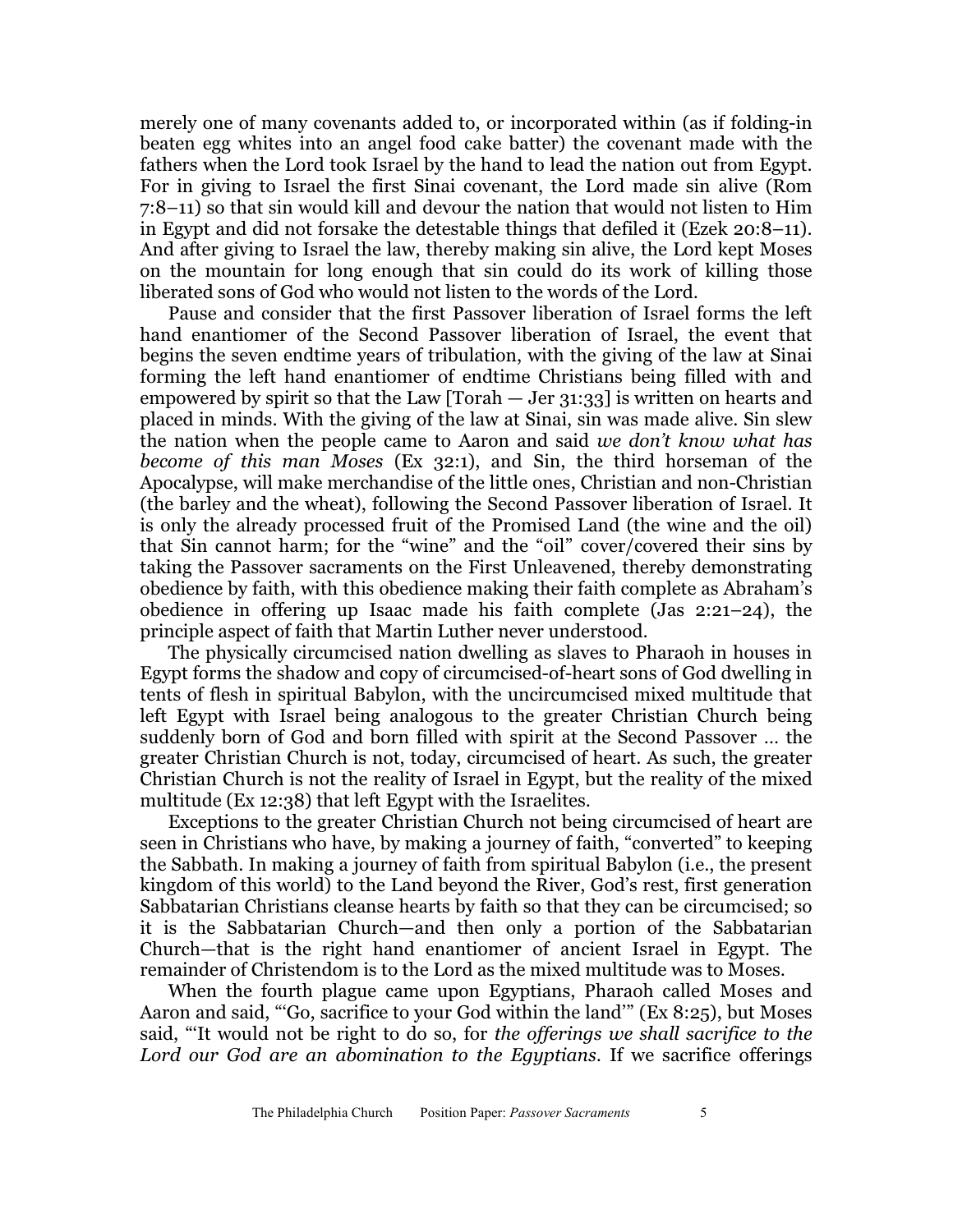abominable to the Egyptians before their eyes, will they not stone us?'" (*v*. 26 emphasis added).

Does not taking the Passover sacraments on the  $14<sup>th</sup>$  of the first month seem an abomination to the greater Christian Church; does not Christendom angrily call faithful disciples *legalists*?

Prior to the Second Passover liberation of Israel, faithful disciples should not expect "Christians" to keep the Passover. The greater Christian Church's practice of taking the sacraments daily, weekly, quarterly, or annually on the Thursday night before Easter—all represent mingling the sacred with the profane of the sort presently seen in the Christmas holiday or initially seen in the fruit of the Tree of the Knowledge of Good and Evil. And it is mingling the sacred with the profane that ultimately condemns these Christians.

Israel in Egypt did not listen to the Lord, but eagerly left Egypt after spoiling the Egyptians as if they were thieves fleeing with their loot. Sabbatarian Christians will not, today, listen to the words of Jesus. Too many Sabbatarians flock to sparrow hawks uttering bastardized Hebrew to frighten their prey, pouncing on those disciples that seek purity through pronunciation of Joshua's name as if the linguistic icon were the object instead of only the referent used to identify the Savior. Too many Sabbatarians have idolized a man or a woman, believing that the first was God's *essential endtime man* and that the latter was *more than a prophet* when both lived and died before the visions of Daniel were unsealed. Most Sabbatarian Christians do not take the Passover sacraments on the  $14<sup>th</sup>$  of first month; most have made no journey of faith that would cleanse hearts so that they can be circumcised; most are as spiritually lifeless as are *Christians* within the visible Christian Church … not all Sabbatarians serve as the reality foreshadowed by ancient Israel: it is those Sabbatarians who have "converted" that serve as this reality.

The mixed multitude that left with Israel was more noble than the circumcised nation, for apparently the mixed multitude believed the miracles if they didn't actually believe the Lord.

 Jesus told Jews at the temple, "'If I am not doing the works of my Father, then the works, that you may know and understand that the Father is in me and I am do not believe me; but if I do them, even though you do not believe me, believe in the Father'" (John 10:37–38).

> When the Second Passover liberation of circumcised-of-heart Israel occurs, Sabbatarian Christians within the many splinters of the churches of God will prove less noble than "Christians" who do not today take the Passover sacraments.

> continue in their errant beliefs because they will not be overwhelmingly Sabbatarians Christians, like Latter Day Saints [Mormons], will "surprised" by the catastrophic death of a third of humankind: they will be ideologically prepared for Babylon's fall and perhaps physically prepared.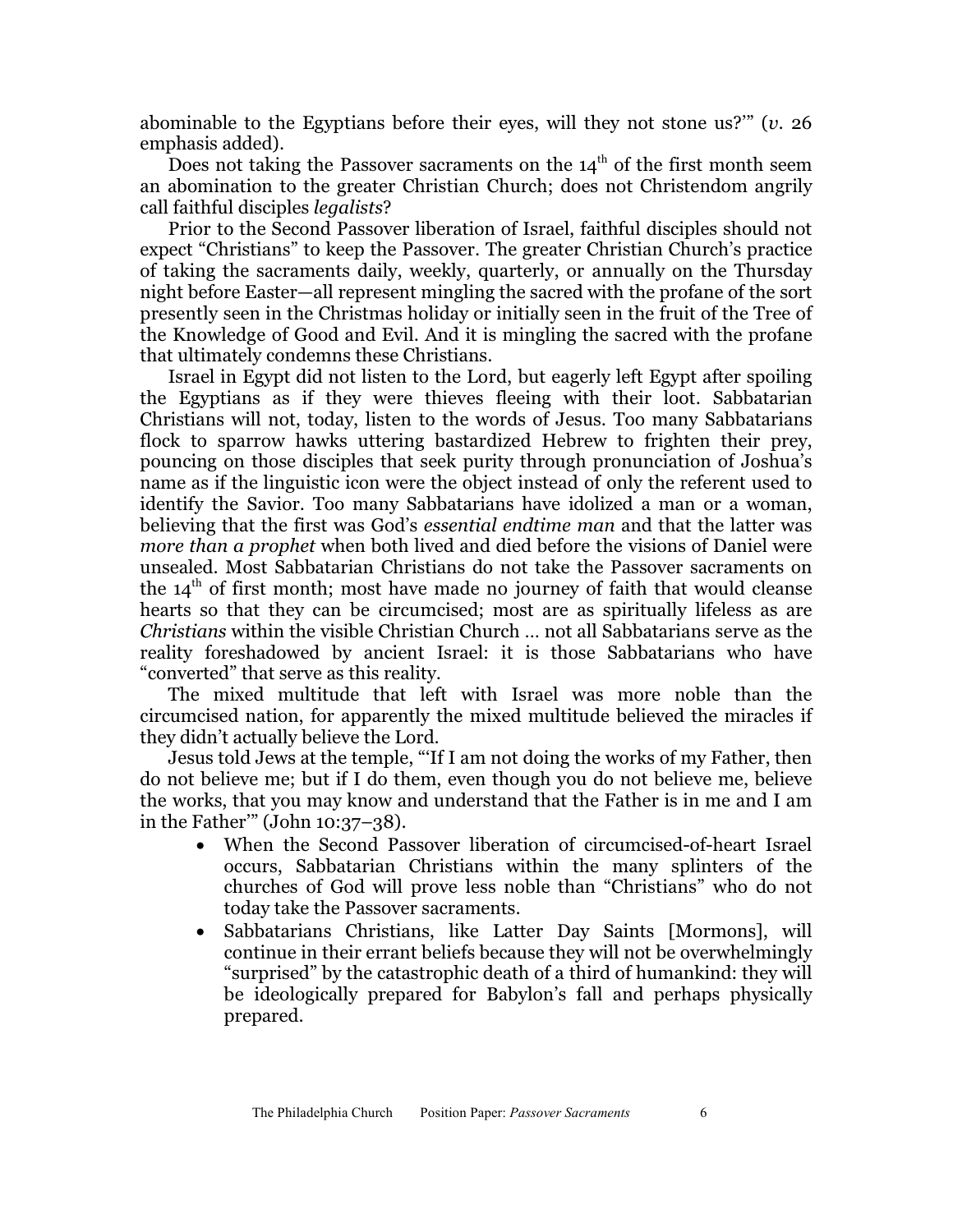But the Christian who truly "believes" the works of the Lord; the Christian who is genuinely surprised by the sudden death of uncovered firstborns will, when the Second Passover occurs, become teachable.

 when he said, "'Who is on the Lord's side? Come to me'" (Ex 32:26). Only the Even though all of Christendom will be suddenly filled with and empowered by the spirit of God as the reality of Israel and of the mixed multitude that left Egypt with Moses, only a statistically insignificant percentage of the greater Christian Church will believe either the words or the works of the Lord. Whereas few circumcised-of-heart Sabbatarians, today, truly believe the Lord, even fewer will believe after they have been liberated from indwelling sin and death, a reality that hardly seems possible. But it wasn't all of Israel that was gathered to Moses sons of Levi gathered around Moses, and so will it be after the Second Passover liberation of Israel: only the oil and the wine will gather around Moses. The remainder of Christendom will be as the people were who told Aaron to make for them gods to go before them (*v*. 1).

Concerning the people who had broken loose, the Lord told Moses,

Go down, for your people, whom you brought up out of the land of Egypt, have corrupted themselves. They have turned aside quickly out of the way that I commanded them. They have made for themselves a golden calf and have worshiped it and sacrificed to it and said, "These are your gods, O Israel, who brought you up out of the land of Egypt!"  $(Ex\ 32:7-8)$ 

 The Lord took the fathers of Israel by the hand to lead them out from Egypt, caused the Lord to say to Moses, "'I have seen this people, and behold, it is a stiffand doesn't give Moses either the credit or the blame for Him leading Israel to freedom. However, the Lord did not lead the mixed multitude out from the land of Egypt, for this mixed multitude was not covered by the Passover covenant. Moses led this mixed multitude out. It was the people whom Moses brought up out of the land of Egypt that had corrupted themselves and corrupted Israel, and necked people. Now therefore let me alone, that my wrath may burn hot against them and I may consume them, in order that I may make a great nation of you'" (*vv*. 9–10).

 kindling a fire on the Sabbath that Moses brought down from the mountain with Israel out of the land of Egypt, for Moses did not cause Pharaoh to command him Israel was a stiff-necked people, and Israel broke the first Sinai covenant while the nation was still camped around the base of the mountain—and in breaking the covenant, the physically circumcised nation, to this day, has been prevented from having indwelling eternal life through the prohibition against the second Sinai covenant (Ex chap 34). But it is folly to say that Moses brought to *go out from among the people of Egypt* (Ex 12:31); nor did Moses part the Sea of Reeds; nor would Moses have led the Israelites in the indirect route that the Lord chose:

When Pharaoh let the people go, God did not lead them by way of the land of the Philistines, although that was near. For God said, "Lest the people change their minds when they see war and return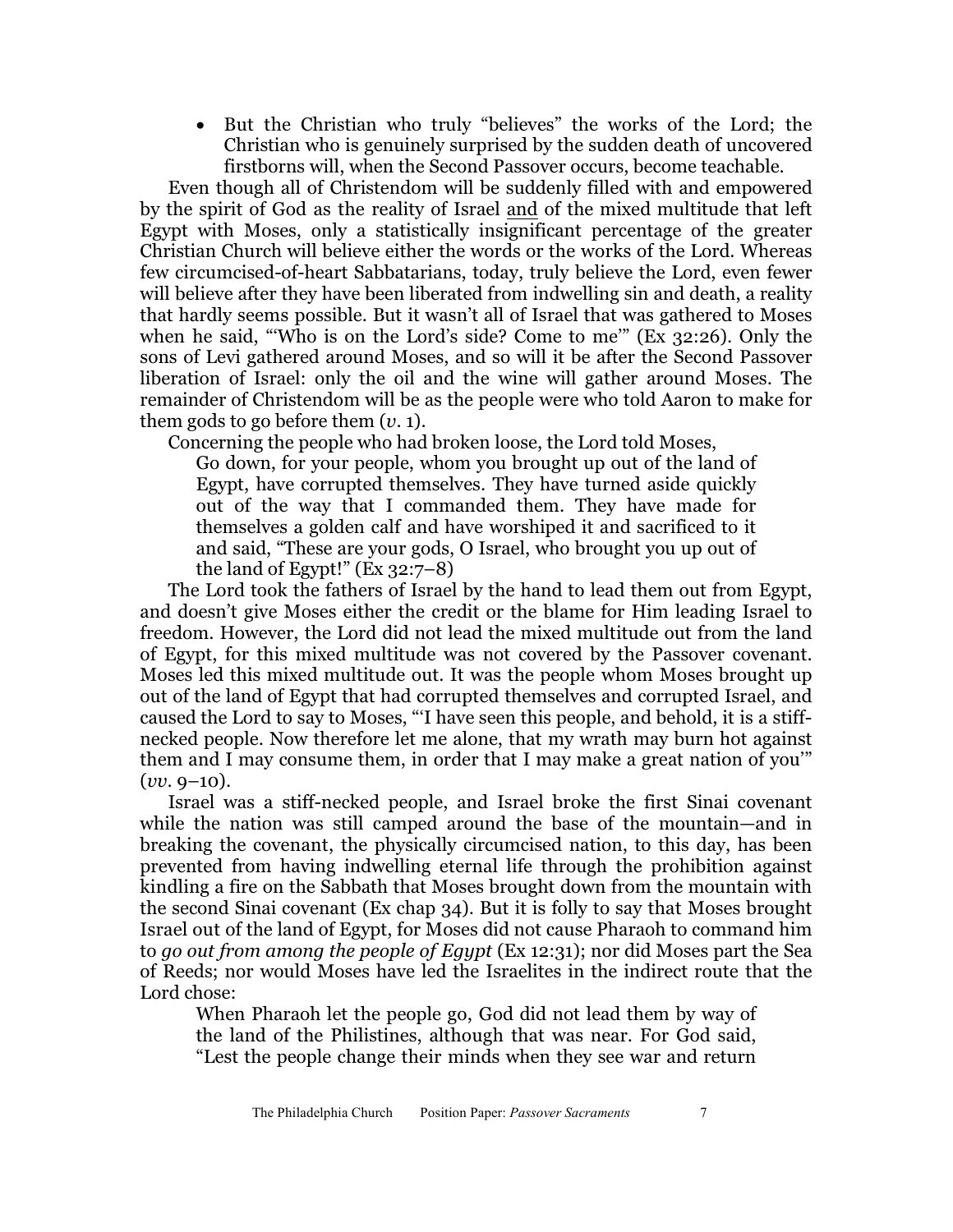wilderness toward the Red Sea. … And the Lord went before them to Egypt." But God led the people around by the way of the by day in a pillar of cloud to lead them along the way, and by night in a pillar of fire to give them light, that they might travel by day and by night. The pillar of cloud by day and the pillar of fire by night did not depart from before the people. (Ex 13:17–18, 21–22)

The mixed multitude was the people whom Moses had brought up out of the land of Egypt; they were people who had not covered their firstborns with the blood of a paschal lamb before the death angel passed over the land. They did not take the Passover sacraments of unleavened bread, bitter herbs, and the selected lamb. Their bitterness was the loss of their firstborns, and by leaving Egypt, they left behind the leavening (the sin) of Egypt. And they, themselves, were as lambs to be slain in the wilderness.

The vast majority of Christians today do not take the Passover sacraments on the night of the First Unleavened; so their bitterness will be the loss of their firstborns when death angels pass over all the earth.

Speaking of when the son of Man would be revealed, Jesus said, "'I tell you, in that night there will be two in one bed. One will be taken and the other left. There will be two women grinding together. One will be taken and the other left" (Luke 17:34–35). The death angels will not take days to slay uncovered firstborns, nor even hours, but will simultaneously take the lives of uncovered firstborns regardless of whether it is night or day where these firstborns dwell.

 Israel and become Israelites, visible Christians who are not today born of God will become "Israel" as soon as they are born of spirit and make a journey of faith that Unlike the mixed multitude that could not immediately join themselves to cleanses the heart. Simply being born of spirit, and born filled with spirit is not enough to cause hearts to be circumcised. Certainly once born of spirit at the Second Passover, all Christians will no longer have their sins remembered even though grace has ended: the Lord will be merciful toward iniquities (Heb 8:12; Jer 31:34). But the Christian who doesn't love the truth enough to walk uprightly before the Lord when the Christian can so walk will come under a strong delusion that causes the person to believe what is false and thereby be condemned (2 Thess 2:10–12). Therefore, making a journey of faith that will cleanse the heart becomes loving the truth enough to walk uprightly before the Lord. Without making this journey of faith, the Christian who has been born filled with spirit is not an Israelite, but the bastard child of the Adversary.

 will be their continuation of these Sabbatarian Christians' present rebellion. Circumcised-of-heart Israel's rebellion against God after the Second Passover Their rebellion won't seem like rebellion; it doesn't today seem like rebellion; it is mingling the sacred with the profane as seen in the calendar issue—

The Christian who has truly been born of God and who doesn't appear before the Lord the commanded three times a year is cut off from the assembly (the Church) in a manner analogous to how an ancient Israelite male who didn't appear before the Lord would have been cut off from the Lord. This means the son of God who doesn't take the Passover sacraments on the First Unleavened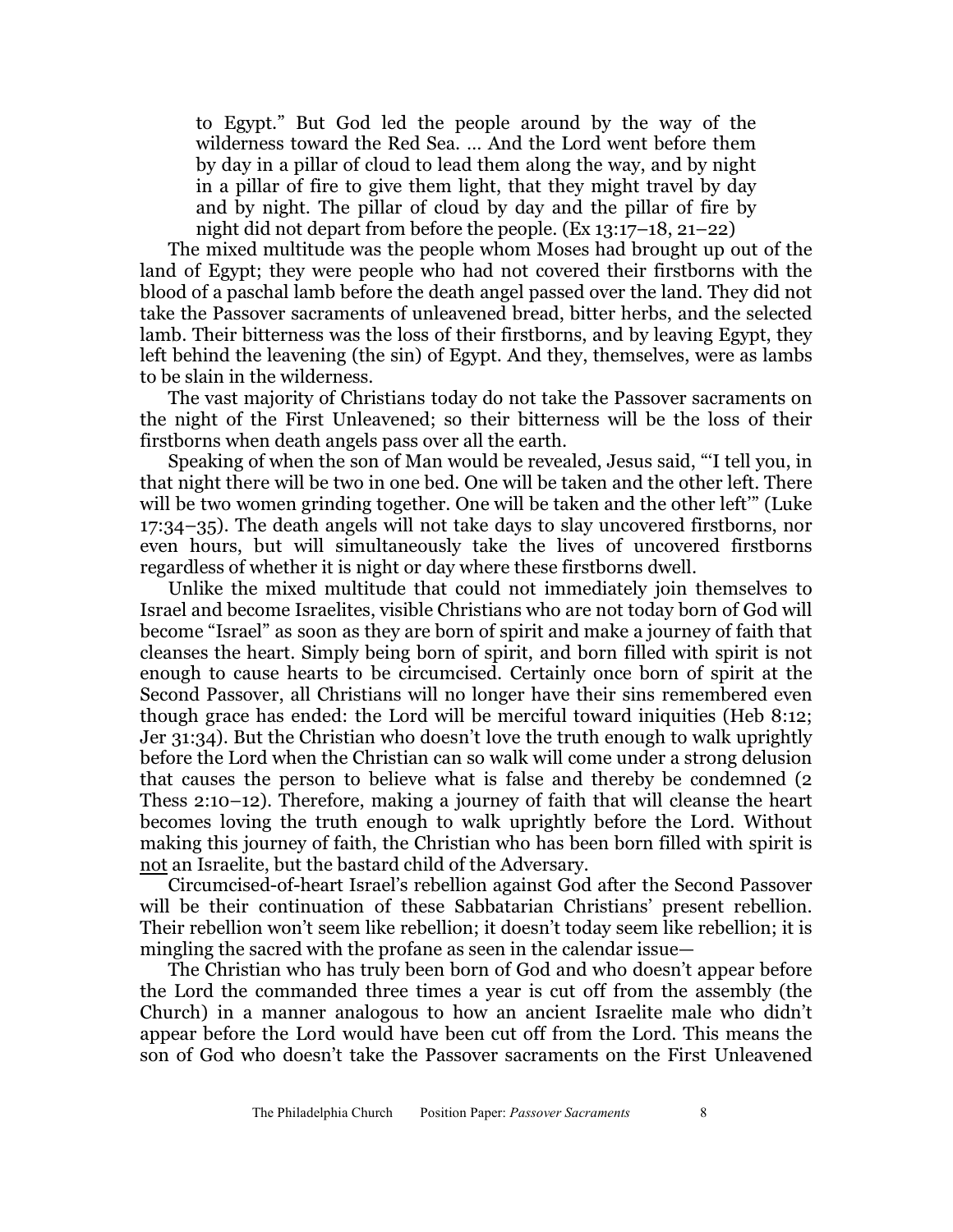human sons of God using Judaism's calendar will not appear before the Lord at and who doesn't keep the Feast of Unleavened Bread beginning on the  $15<sup>th</sup>$  day of the first month will be stripped of grace and cut off from the Lord—and the first month doesn't begin before the vernal equinox, but begins with the first sighted new moon crescent following the spring equinox (for a discussion about setting the calendar, see *[How to Set the Calendar](http://thephiladelphiachurch.org/how-to-set-the-calendar.pdf)*). Therefore, on years like 2010 and 2013 when rabbinical Judaism begins the month of Nissan before the equinox, the appointed season and will, by their unbelief, cut themselves off from God. They will, by using rabbinical Judaism's calendar, mingle the sacred with the profane [in this case, human wisdom when it comes to establishing the calendar].

 Ultimately, it isn't disobedience or lawlessness that condemns a disciple, but simple unbelief that will always manifests itself eventually in disobedience; it is the root not the fruit that condemns, for the disciple growing from the root of unbelief is not of the Root of Righteousness. Although those Christians who grow from unbelief might temporarily appear like the branches and fruit of Christians firmly attached to the Root of Righteousness, they will not appear before the Lord at their appointed times even though the Adversary himself appears at his appointed time. They are truly as Peter describes them: "But these, like irrational animals, creatures of instinct, born to be caught and destroyed, blaspheming about matters of which they are ignorant, will also be destroyed in their destruction, suffering wrong as the wage for their wrongdoing" (2 Pet 2:12–14).

The Christian who does not appear on the spring Sabbath, with the  $15<sup>th</sup>$  of the first month being the great day of this Sabbath (see John 19:31 in Greek), is cut off from God. This Christian's only hope for salvation is that he or she has not been truly born of God, but remains the bastard child of the Adversary. And this is especially true for the natural offspring of Sabbatarian Christians who have, by their journeys of faith, tasted the glories of God. If those who have tasted neglect or begin to neglect an obligation that even the Adversary doesn't neglect, they are worse than dogs that return to their vomit. Therefore, every discussion of the Passover sacraments starts with setting the calendar, with the year beginning with the first locally sighted new moon crescent following the spring equinox, with the equator forming a roughly global seasonal dateline for establishing when the Spring Sabbath occurs, a line akin to the International Dateline that establishes when the weekly Sabbath locally occurs.

When possession of Alaska was formally transferred from Russia to the United States, the flag-raising ceremony took place on Friday, October 18, 1867 (Gregorian calendar), as the days and dates were calculated by the United States. However, in Sitka where the flag-raising ceremony occurred, the previous day was Friday, October 6<sup>th</sup>. Thus, for Sitka residents, the week beginning with Sunday, October 1, 1867 (Julian calendar), saw two Fridays, one calculated from St. Petersburg's time when the territory belonged to Russia, and one calculated from Washington, D.C., when the territory changed ownership. But the seven day weekly cycle in neither St. Petersburg nor in Washington, D.C., was broken. It was only broken on the other side of the world where Russia lay to the west of the International Dateline and the United States to the east.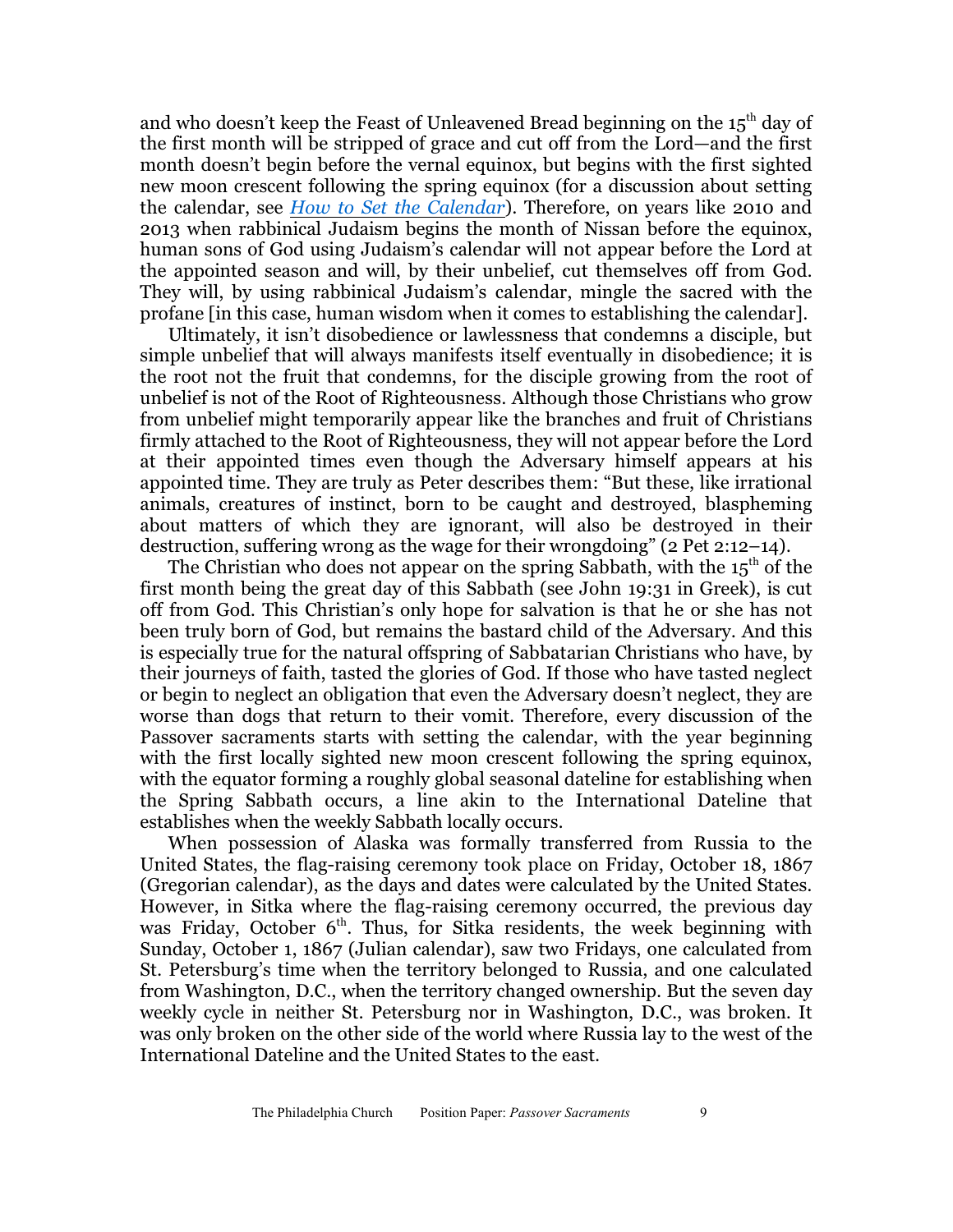When Israel goes from being an outwardly circumcised nation to being the on the horizontal tilt of the earth and the rotation of the moon. And as the Tabernacles (see Ezek 45:21–25). Thus, the spring Sabbath will be held in the nation circumcised of heart, the land of Israel goes from being earthly Judea to being the globe, thereby making necessary an International Dateline to establish when the weekly Sabbath, based on the vertical rotation of the earth, occurs. Likewise, when the land of Israel encompasses the globe, a seasonal dateline becomes necessary to determine the annual Sabbaths of the year that are based International Dateline is a broken line of longitude, with jogs to accommodate national sovereignty, the seasonal dateline when finally established and universally recognized will be a broken line of latitude, above which the same sacrifices will be offered during the seven days of the Feast of Unleavened Bread as are then offered below this line during the seven days of the Feast of spring of the year and the fall Sabbath will be held in the fall of the year. No more will the people of God appear before the Lord to observe the Passover when apples are being picked.

However, until the kingdom of this world is given to the Son of Man, setting the calendar will be an unsettled issue within the Body of Christ, but not among the oil and the wine … no person on the other side of the world from earthly Jerusalem can truly keep the Passover at the same hour as when sons of God in earthly Jerusalem eat the offering—when the First Unleavened begins in earthly Jerusalem, it is still the preparation day for this First Unleavened in Nome, Alaska. Likewise, no person can truly keep the Passover during the fall harvest season; for the Wave Sheaf Offering, always made on the day after the Sabbath during Unleavened Bread, represents acceptance by God of the first sheaf of ripe barley of the year, with this handful of barley representing the First of the firstfruits, Christ Jesus. The Body of Christ is the firstfruits, and the Body is not resurrected to glory when, figuratively, dry beans are combined (harvested). But with God, there is neither day nor night, spring nor fall, for God gives the land its light, with this land being the mental landscape of disciples.

The division of the land about which the prophet Ezekiel writes will be made in the day when people are few in number after the Lord empties the earth and makes it desolate and the earth staggers as a drunken man (Isa chap 24).

3.

first night of the Feast of Unleavened Bread is the model employed by Jesus and What Matthew records in 26:17 is wrongly translated in most English Bibles because the translators were not themselves keeping the Passover; so their assignment of meaning to Matthew's words assumes as true rabbinical Judaism's practice of keeping the Passover Seder service (in lieu of sacrificing a lamb) on the first disciples. But Pharisees in the  $1<sup>st</sup>$ -Century CE did not understand when the Passover sacrifice should be killed and the lamb roasted and eaten. Remember, in the  $18<sup>th</sup>$  year of King Josiah's reign, the king ordered Hilkiah to engage workmen to repair the temple, and while remodeling the temple, Hilkiah found the Book of the Law (2 Kings 22:8), which Shaphan the secretary to the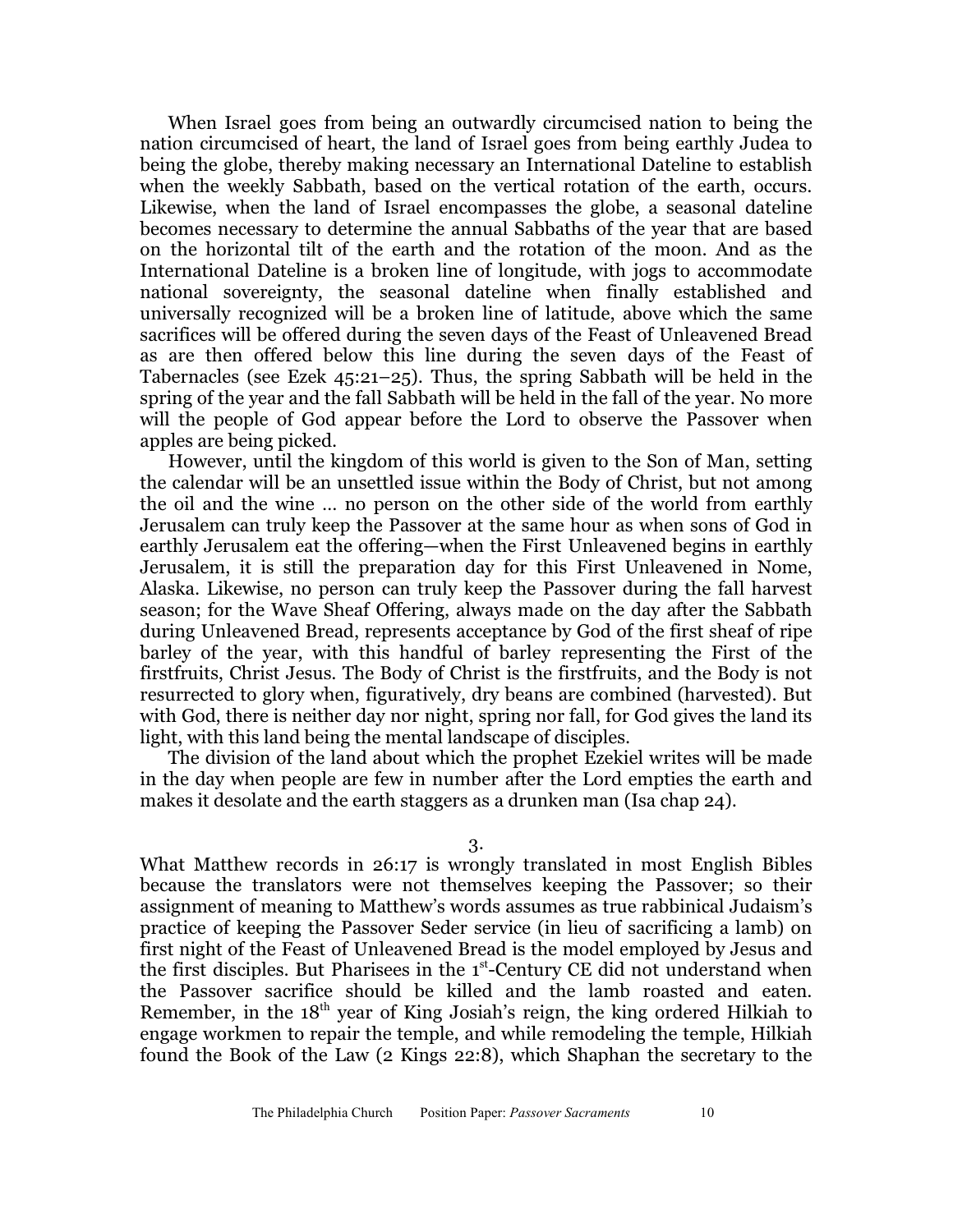king commanded all the people, 'Keep the Passover to the Lord your God, as it is king read to Josiah, who in turn tore his clothes in repentance (*v*. 11). "And the written in this Book of the Covenant.' For no such Passover had been kept since the days of the judges who judged Israel" (2 Kings 23:21–22).

Jeremiah began prophesying in the 13<sup>th</sup> year of Josiah (Jer 25:3), or five years before the Book of the Covenant was found; five years before all that remained of Israel kept the Passover as commanded by the Lord, but the house of Judah only kept the Passover during the days of Josiah.

About Jerusalem and the people of Israel and Judah during the days of Jeremiah, the Lord said,

Behold, the days are coming, declares the Lord, when I will punish all those who are circumcised merely in the flesh—Egypt, *Judah*, Edom, the sons of Ammon, Moab, and all who dwell in the desert who cut the corners of their hair, for *all these nations are uncircumcised*, and all the house of Israel are uncircumcised in heart. (9:25–26 emphasis added)

Not only was Judah and Jerusalem not keeping the Passover, the nation apparently had ceased outwardly circumcising its males: Judah could have hardly gotten farther from God. None of Israel was circumcised of heart, the criterion that establishes who is of God.

 returned to the ways of Josiah's fathers and did not listen to the prophet After Josiah's death, Jehoahaz began to reign, and Jehoahaz did evil in the sight of the Lord, according to all that his fathers had done (2 Kings  $23:31-32$ ); so Pharaoh Neco put the king in bonds. Then Pharaoh Neco made Eliakim king and changed his name to Jehoikim (*v*. 34), who also did what was evil in the sight of the Lord (*v*. 37). So Josiah's reforms lasted only until his death. His sons Jeremiah or to the prophetess Huldah. Josiah's reforms didn't result in a long term return to Moses; didn't result in the men of Judah and Jerusalem hearing the words of the covenant that the Lord commanded the fathers of Israel when He brought them out of Egypt—

 Jerusalem. You shall say to them, Thus says the Lord, the God of *of the land of Egypt*, from the iron furnace, saying, Listen to my For I solemnly warned your fathers when I brought them up out of The word that came to Jeremiah from the Lord: "Hear the words of this covenant, and speak to the men of Judah and the inhabitants of Israel: *Cursed be the man who does not hear the words of this covenant that I commanded your fathers when I brought them out*  voice, and do all that I command you. So shall you be my people, and I will be your God, that I may confirm the oath that I swore to your fathers, to give them a land flowing with milk and honey, as at this day. … Proclaim all these words in the cities of Judah and in the streets of Jerusalem: Hear the words of this covenant and do them. the land of Egypt, warning them persistently, even to this day, saying, Obey my voice. Yet they did not obey or incline their ear, but everyone walked in the stubbornness of his evil heart. Therefore I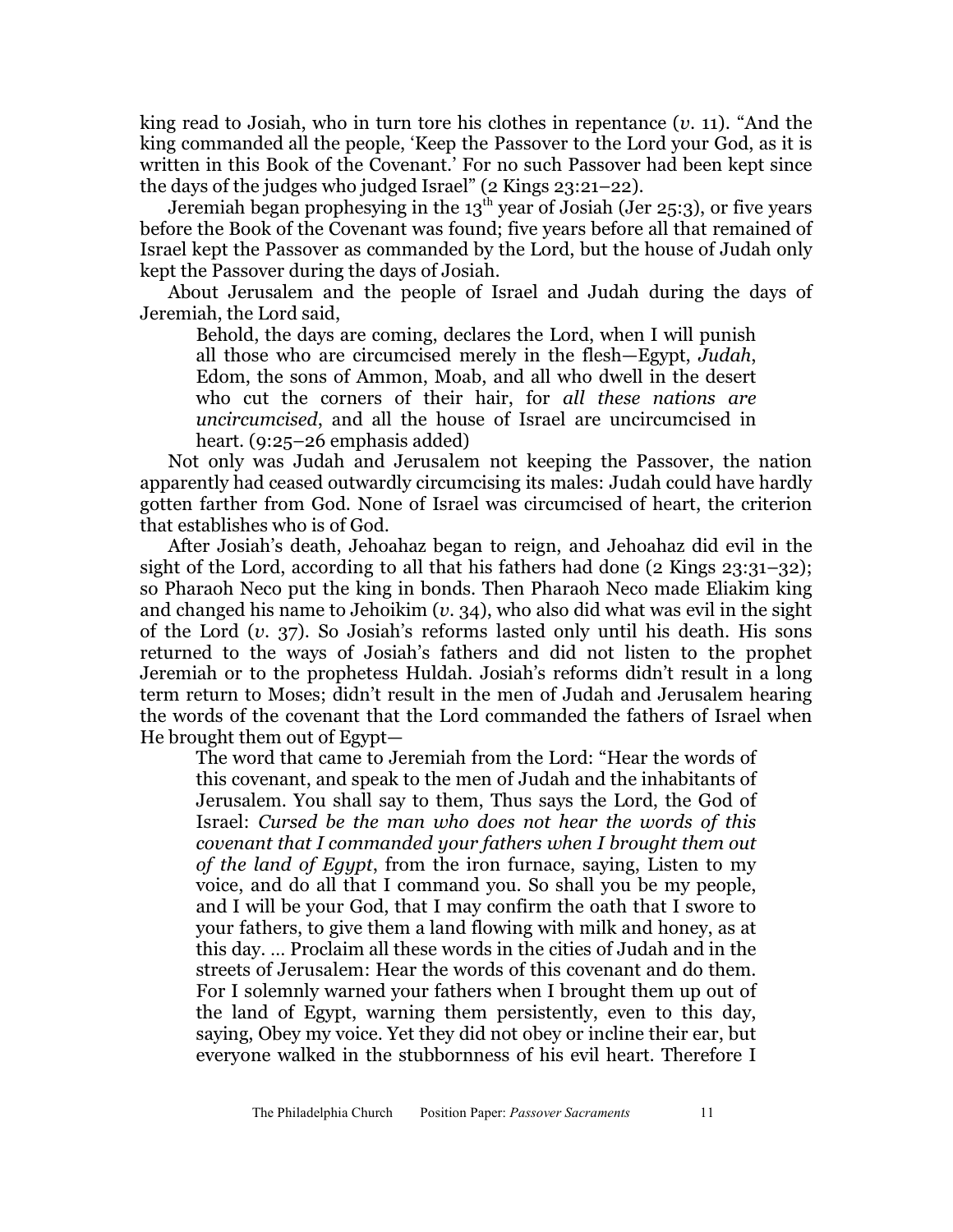brought upon them all the words of this covenant, which I commanded them to do, but they did not. … A conspiracy exists among the men of Judah and the inhabitants of Jerusalem. They have turned back to the iniquities of their forefathers, who refused to hear my words. They have gone after other gods to serve them. *The house of Israel and the house of Judah have broken my covenant that I made with their fathers. Therefore, thus says the Lord, Behold, I am bringing disaster upon them that they cannot escape*." (11:1–11 emphasis added)

 words of the Lord concerning the Passover by reading the Book of the Covenant If any oral tradition was passed down from Moses to the exiles in Babylon, that tradition was of no value to Josiah or to Hilkiah, for that tradition caused neither to keep the Passover as commanded by the Lord and given to Moses for delivery to Israel until the Book of the Covenant was found. Josiah recovered the (i.e., by having the book of the Covenant read to him—obviously, Josiah had not made for himself a copy of the Book of the Covenant prior to the  $18<sup>th</sup>$  year of his reign, so Josiah's literacy is suspect).

It is by reading the Book of the Covenant—Scripture—that the words of Moses are recoverable for each generation, regardless of how far the previous generation wandered away from the Lord. Jesus said, "'For if you [Jews seeking to kill Jesus] believed Moses, you would believe me; for he wrote of me. But if you do not believe his writings, how will you believe my words?'" (John 5:46–47), and in the Lazarus-Dives parable, Jesus had Abraham say, "'"If they do not hear Moses and the Prophets, neither will they be convinced if someone should rise from the dead"'" (Luke 16:31). With few exceptions, Christians know the story of Moses being placed in an ark of bulrushes or papyrus reeds (Ex 2:1–10), but this story presents the shadow and type of Moses being found in an ark of paper, Scripture, by every son of God. So the prerequisite to hearing the words of Jesus, the one raised from the dead, is hearing and believing the words of Moses, the one in the ark of the scroll.

So Christians should place no validity on now-inscribed oral traditions; nor can English speaking Christians fully trust translations of the gospels into English: these translations are only as good as was the translators' understanding of the mysteries of God.

the dark portion of the  $14<sup>th</sup>$  day of Abib, not on the dark portion of the great Day month. If the spring Sabbath was the mirror image of the fall Sabbath, then the Jesus instructed His disciples to prepare where He would eat the Passover on of the Sabbath, the 15<sup>th</sup>, with the Sabbath [ $\tau \circ \tilde{\sigma}$   $\alpha \beta \beta \alpha \tau \circ \tilde{\sigma}$  — from John 19:31, words 24 & 25 of the verse] representing the entire period when every male Israelite was to appear before the Lord. So in the writings of Matthew, there is the First Unleavened, then the seven days of the Feast of Unleavened Bread, with John including both in the Sabbath that began at least as early as the  $10^{th}$  day of the first month, the day when Jesus entered Jerusalem to be selected and penned as the paschal Lamb of God, and extended at least through the  $22<sup>nd</sup>$  day of the spring Sabbath would have run from the 1<sup>st</sup> day of the year to the 23<sup>rd</sup> day of the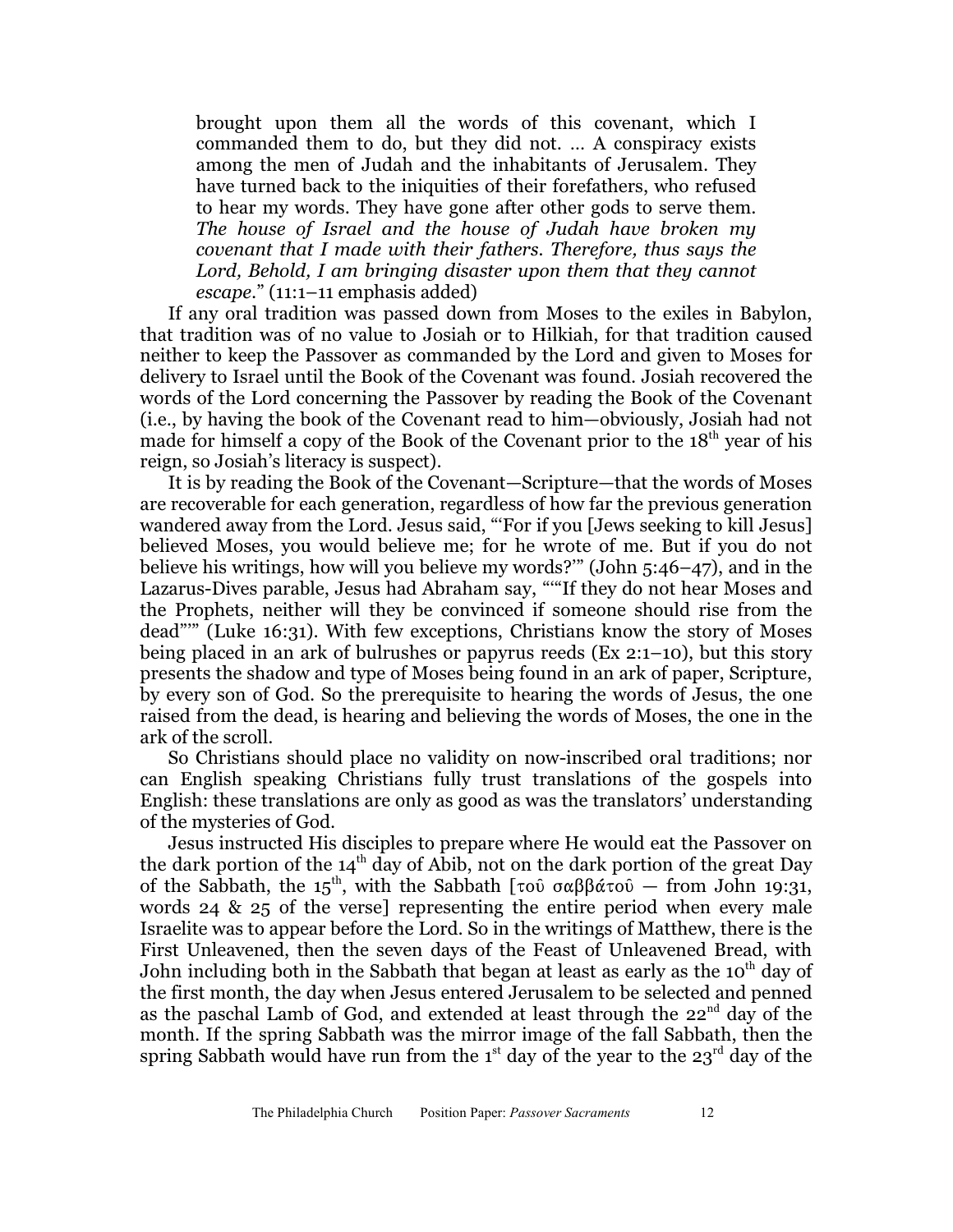month, with the year established by the local sighting of the first new moon crescent following the vernal equinox.

But it isn't failure to understand "the First Unleavened" that is most problematic when it comes to endtime disciples' understanding of the cited introductory passage from Matthew chapter 26; it is failure to understand the significance of the sacraments—

4.

 whether the "bread" becomes the actual flesh of Jesus, or remains as merely a It is common and even popular to speak of Jesus changing the sacraments from the eating of an actual bleating lamb to the taking of bread and wine as symbols of His broken body and shed blood. There has been a centuries old debate about symbol of His body. But this debate entirely misses the mark.

 would be crucified, conspiracy to betray and betrayal precede Jesus telling His Jesus and His disciples ate the Passover offering on the day and at the hour when Israel in Egypt ate the first Passover sacrifice now approximately three and a half millennia ago. And as the death angel passed through all the land of Egypt at midnight—"At midnight the Lord struck down all the firstborn in the land of Egypt, from the firstborn of Pharaoh who sat on his throne to the firstborn of the captive who was in the dungeon, and all the firstborn of the livestock" (Ex 12:29)—death angels will again pass through the land at midnight of the long night that began at Calvary. But we have jumped backwards: in the scenario of Jesus eating the Passover offering during the dark portion of the day that He disciples to eat the sacraments of bread and wine, and that a scattering of the sheep would follow His death as the paschal Lamb of God.

Paul writes,

For the wrath of God is revealed from heaven against all ungodliness and unrighteousness of men, who by their unrighteousness suppress the truth. For what can be known about God is plain to them, because God has shown it to them. For his invisible attributes, namely, his eternal power and divine nature, have been clearly perceived, ever since the creation of the world, in the things that have been made. So they are without excuse. (Rom 1:18–20)

the days of Jeremiah until when the Logos [ $\delta \lambda$ ó $\gamma$ o $\varsigma$ ] entered His creation as His By the unrighteousness of men, the truth was suppressed before the days of King Josiah and was suppressed after his death; the truth was suppressed from only Son; and the truth was suppressed by unrighteousness from the death of the Apostle John until the visions of Daniel were unsealed in January 2002. With that unsealing came the realization Paul really meant what he said about the visible things of this world revealing the invisible things of God, and about the physical things of this world preceding the spiritual things of God in this world:

 Thus it is written, "The first man Adam became a living being"; the last Adam became a life-giving spirit. But *it is not the spiritual that is first but the natural, and then the spiritual*. The first man was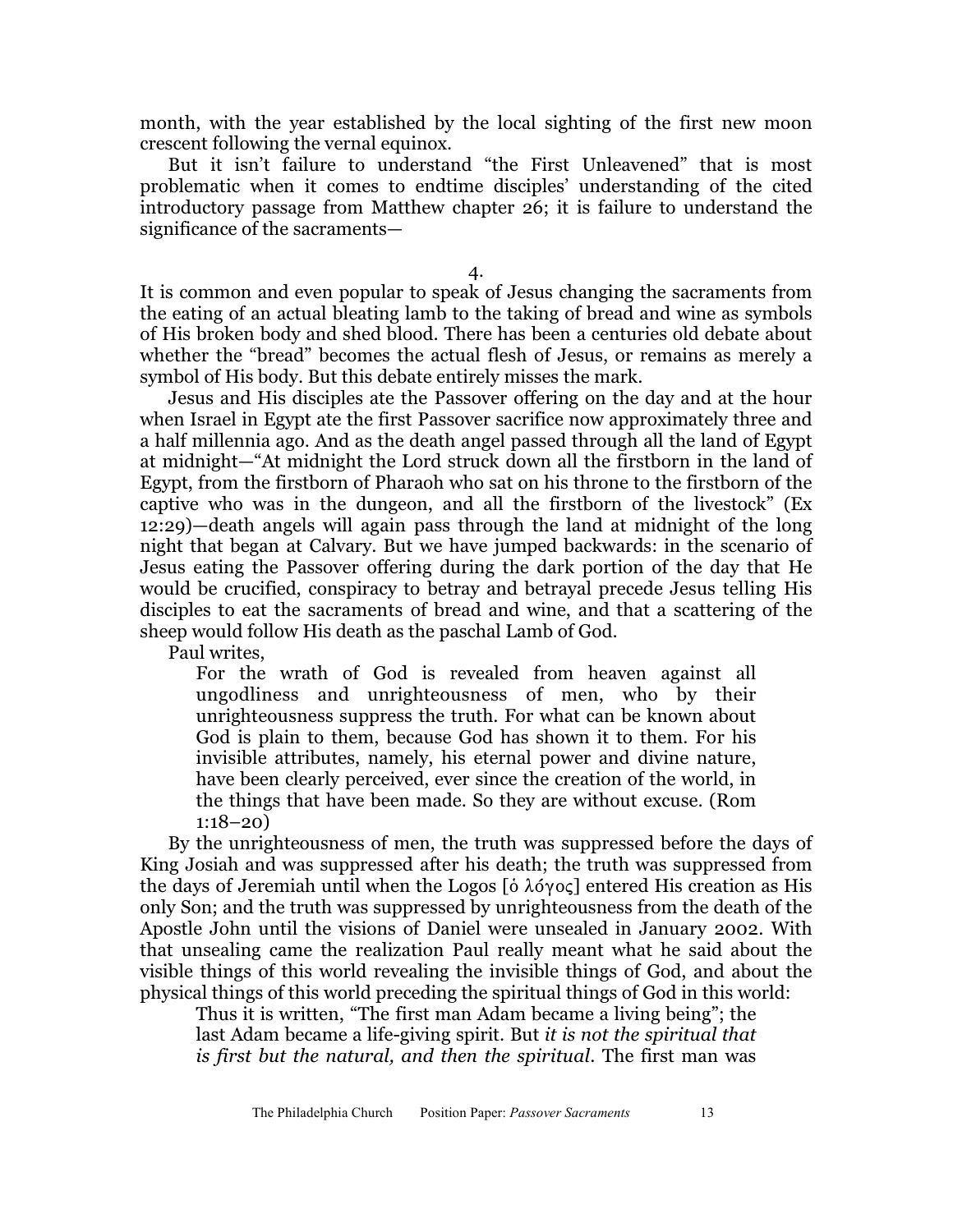the man of heaven, so also are those who are of heaven. Just as we from the earth, a man of dust; the second man is from heaven. As was the man of dust, so also are those who are of the dust, and as is have borne the image of the man of dust, we shall also bear the image of the man of heaven. (1 Cor 15:45–49 emphasis added)

 serves as the mirror image of the spiritual, **with death underlying the**  things recorded in Scripture that happened to Adam, Eve, Cain, Abel, Seth, Noah, the patriarchs, the nation of Israel, the man Jesus, the first disciples—not all things, but only those things that are recorded—form the shadow and copy of Meaning is to be taken Scripture via typological exegesis, a simple declaration, but one that is not necessarily simple in practice; for the physical **physical whereas life underlies the spiritual**. The background for the physical is death, lifelessness, the dust of this earth, but the backdrop for the spiritual is life in the timeless heavenly realm and thus everlasting life. What happens in this physical realm occurs as activity painted onto a canvas of death, with this activity reflecting what happens in the heavenly realm. Therefore, those what happens to Christ, Head and Body, from the  $1<sup>st</sup>$ -Century through the  $21<sup>st</sup>$ -Century.

 the foundational component of the universe … where there is no space, there is the surface of a mirror; yet without the passage of time, all that has "life" has In his *children's* book, *Through the Looking-Glass* (1872), Lewis Carroll (Charles Lutwidge Dodgson) introduces the problem of what is on the other side of a mirror, on the other side of the reflected image displayed on the mirror's surface. This is a problem every endtime disciple encounters when trying to take meaning from the mirror image of events in the timeless heavenly realm. And this is essentially a children's problem; for the disciple who is as spiritually mature as Alice was old realizes that on the otherwise side of time, or better, space-time is not found time running backwards but the absence of space-time, no universe, no mass, no passage of time, but a dimension that is not "real" according to the physics of this world. This dimension has no more depth than everlasting life for the presence and the absence of life cannot coexist in the moment. So once an entity has life, the entity has "always" had life in this timeless dimension. For the presence of life in an unchanging moment precludes awareness of an absence of life prior to the entity's creation. Without the decay of the moment into the next moment, with a recording made of the previous moment, there is no past, nor comprehension of a past.

Endtime disciples, just because of the culture in which they live, have much more understanding of time and space than  $1<sup>st</sup>$ -Century disciples had, and more understanding than even the logician Dodgson had. There are, however, only a few places in Scripture where the surface of the mirror can be seen; where physical activity painted on a background of death touches physical activity painted on the backdrop of life. One of these places is in the 1260-day-long Affliction butting up against the 1260-day-long Endurance, but perhaps the most important pre-tribulation place is in the Passover sacraments.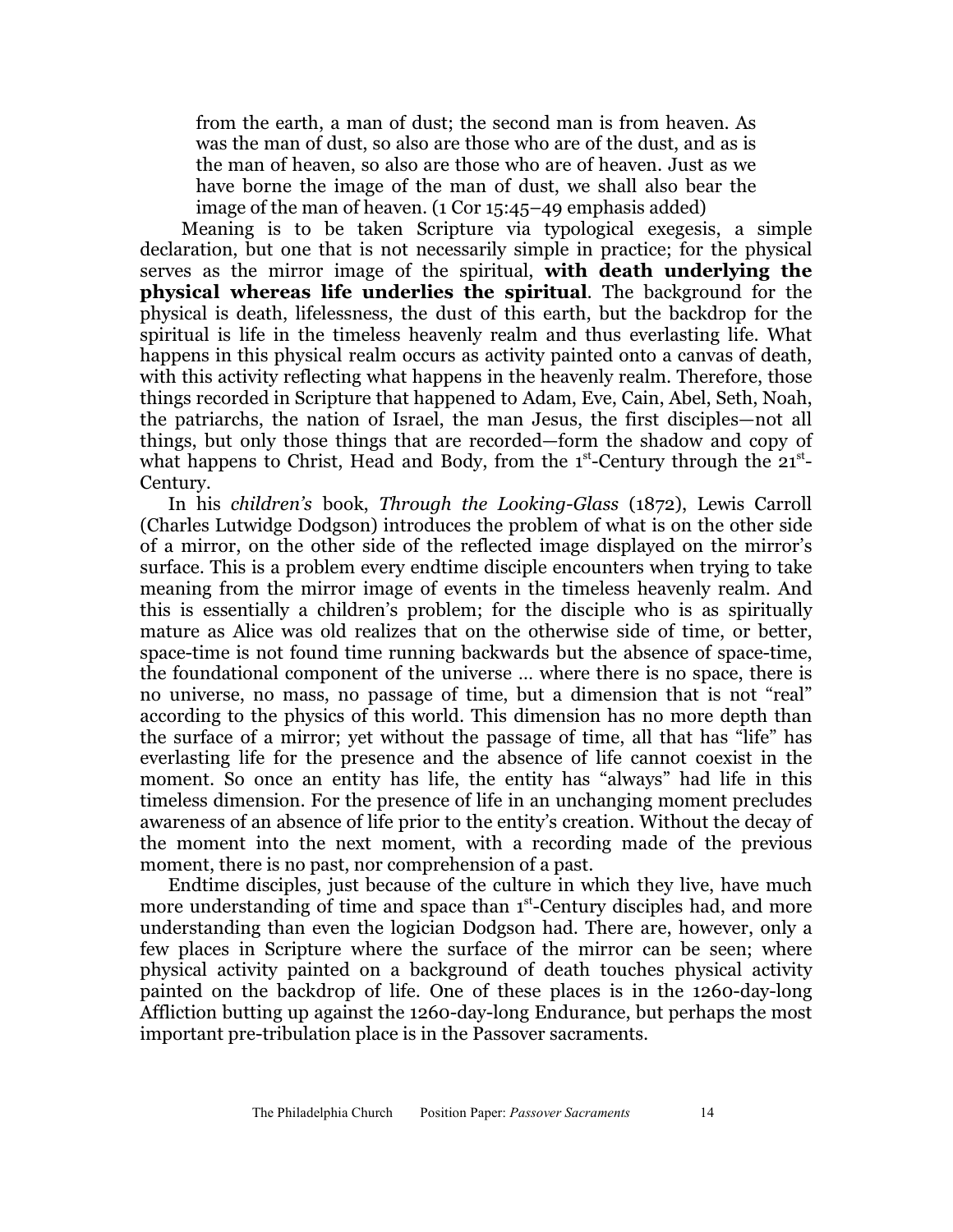On the day of the Unleavened [ $\dot{\eta}$   $\dot{\eta}$ μέρα τῶν ἀζύμων] on which it was necessary to sacrifice the paschal lamb, Jesus told His disciples (i.e., Peter and John) to, "'Go and prepare the Passover for us, that we may eat it'" (Luke 22:8) … Jesus and the Twelve ate a traditional paschal lamb with bitter herbs and unleavened bread according to the law of the Passover (Ex 12:3–11, 43–49; Num 9:6–12). And here is where the surface of the mirror begins to show the fingerprints of Christ Jesus: was there any need to take a second set of paschal sacraments on this night? There wasn't, was there? Yet when Jesus "changed" the sacraments from a bleating lamb to Himself, the Lamb of God—actually, to His Body—with the twice blessed unleavened bread representing His body and the twice blessed wine his blood, the sacraments of bread and wine represented a second taking of the Passover sacrifice.

 bleating lamb and bitter herbs to bread and wine is true in practice, but The common statement that Jesus changed the paschal sacraments from a technically less true; for the law of the Passover prohibited a circumcised Israelite defiled by touching a dead body from taking the sacraments until the second Passover of that year … with the Father raising the dead (John 5:21) through giving life to the inner man or inner self that is crucified with Christ and raised from the dead as Christ was, can this inner son of God dwell in a mortal body and not touch a dead body? This is a question that has not been raised by the Sabbatarian churches of God.

 been on a long trip will again take the sacraments, drinking new fruit of the vine If the inner new self that is a son of God "touches" the spiritually lifeless [dead] fleshly body in which this new self dwells, is not this son of God spiritually defiled and must necessarily take the second Passover, when the one who has also with His disciples in the kingdom?

The prophet Haggai was commanded to ask the priests about the law:

 On the twenty-fourth day of the ninth month, in the second year of says the Lord of hosts: Ask the priests about the law: 'If someone Darius, the word of the Lord came by Haggai the prophet, "Thus carries holy meat in the fold of his garment and touches with his fold bread or stew or wine or oil or any kind of food, does it become holy?'" The priests answered and said, "No." Then Haggai said, *"If someone who is unclean by contact with a dead body touches any of these, does it become unclean?" The priests answered and said, "It does become unclean."* Then Haggai answered and said, "So is it with this people, and with this nation before me, declares the Lord, and so with every work of their hands. And what they offer there is unclean. Now then, consider from this day onward. Before stone was placed upon stone in the temple of the Lord, how did you fare? When one came to a heap of twenty measures, there were but ten. When one came to the wine vat to draw fifty measures, there were but twenty. I struck you and all the products of your toil with blight and with mildew and with hail, yet you did not turn to me, declares the Lord. Consider from this day onward, from the twenty-fourth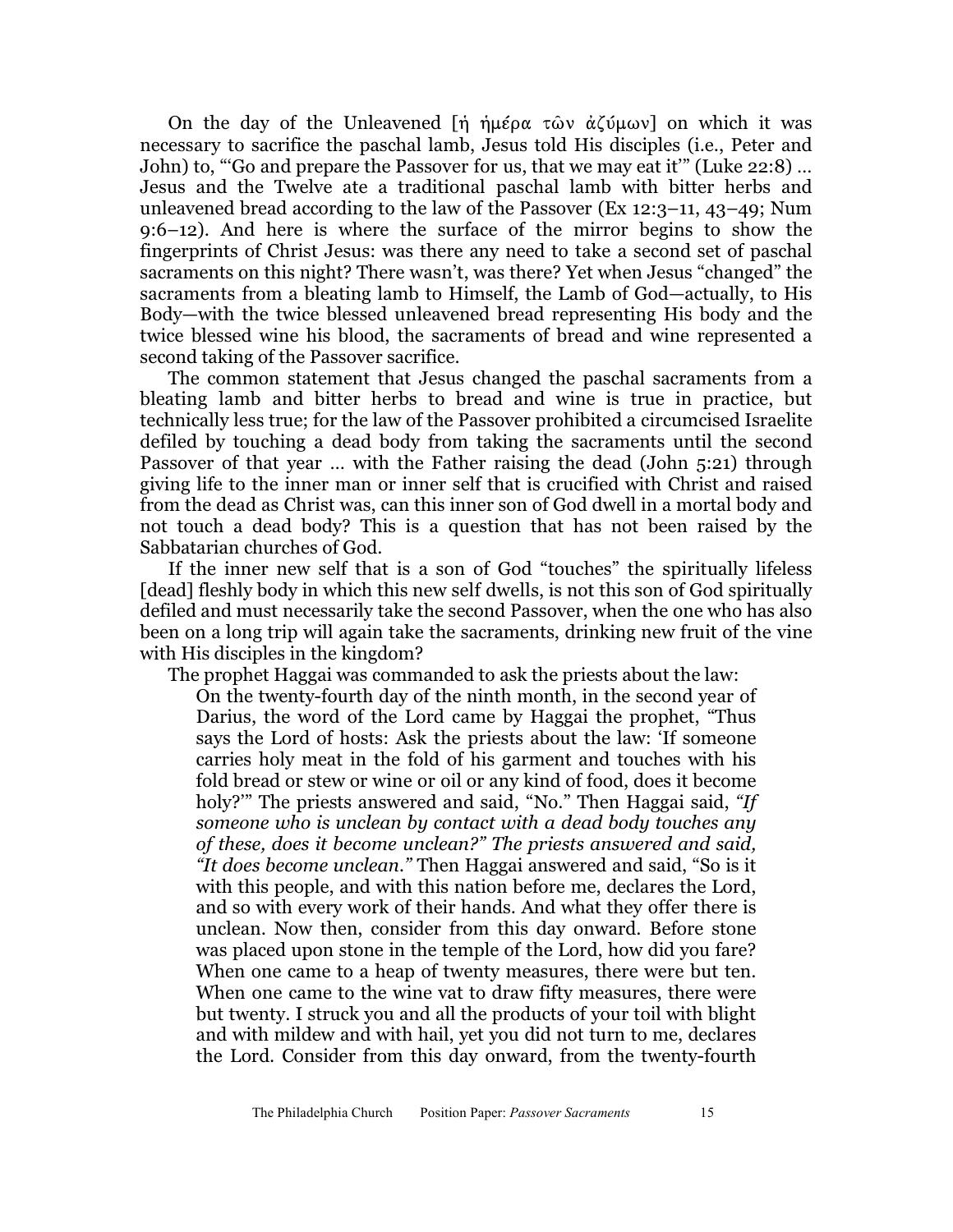day of the ninth month. Since the day that the foundation of the Lord's temple was laid, consider: Is the seed yet in the barn? Indeed, the vine, the fig tree, the pomegranate, and the olive tree have yielded nothing. But from this day on I will bless you." (2:10–19 emphasis added)

Holy meat doesn't make what it touches holy, but a person defiled by touching a dead body causes everything the person touches to be unclean—

When a disciple takes hold of a piece of broken unleavened bread that represents Jesus' broken body, is this person defiled by touching a dead body? If that bread were really Jesus' fleshly body, would the person not be defiled? The questions in play might well seem trivial if no wars had been fought over the nature of the sacraments.

5.

When Jesus said, "'Take, eat; this is my body'" (Matt 26:26), His earthly body was physically alive, but His spiritual Body remained dead for the spirit had not yet been given. Thus, the Twelve ate Jesus' living body when they ate of the broken unleavened bread.

When a person standing in front of a mirror reaches forward with his or her left hand to touch the mirror, the person in the glass reaches forward with his or her right hand. It is this relationship that's seen in a person created in the image and likeness of the Lord looking up at God as the Lord looks down at the person. The person serves as the left hand image [enantiomer] of the Lord, with the barrier between the man or woman and the Lord being both as transparent and as impermeable as a sheet of glass, with the background of death being the dark shadow of the heavenly backdrop of life.

 disciples contend, nor did He put an end to the Passover covenant, made with the fathers of Israel on the day when the Lord led the nation out from the land of Egypt. The New Covenant was not implemented either when Jesus ate the the size of the household of God (see Ex 12:3–4). Rather, the unfinished second temple (unfinished because the glory of the Lord was not in the temple) went Jesus left a model for His disciples of both eating the Passover and being the paschal Lamb of God, sacrificed at the hour when Pharisees killed the paschal lamb at the temple. He did not eat the Passover a day early as some Sabbatarian Passover, or when He died as the paschal Lamb of God, a Lamb appropriate to from being a structure of wood and stone to being "Christ," uncovered Head and covered Body.

John records,

 Jerusalem. In the temple he found those who were selling oxen and The Passover of the Jews was at hand, and Jesus went up to sheep and pigeons, and the money-changers sitting there. And making a whip of cords, he drove them all out of the temple, with the sheep and oxen. And he poured out the coins of the moneychangers and overturned their tables. And he told those who sold the pigeons, "Take these things away; do not make my Father's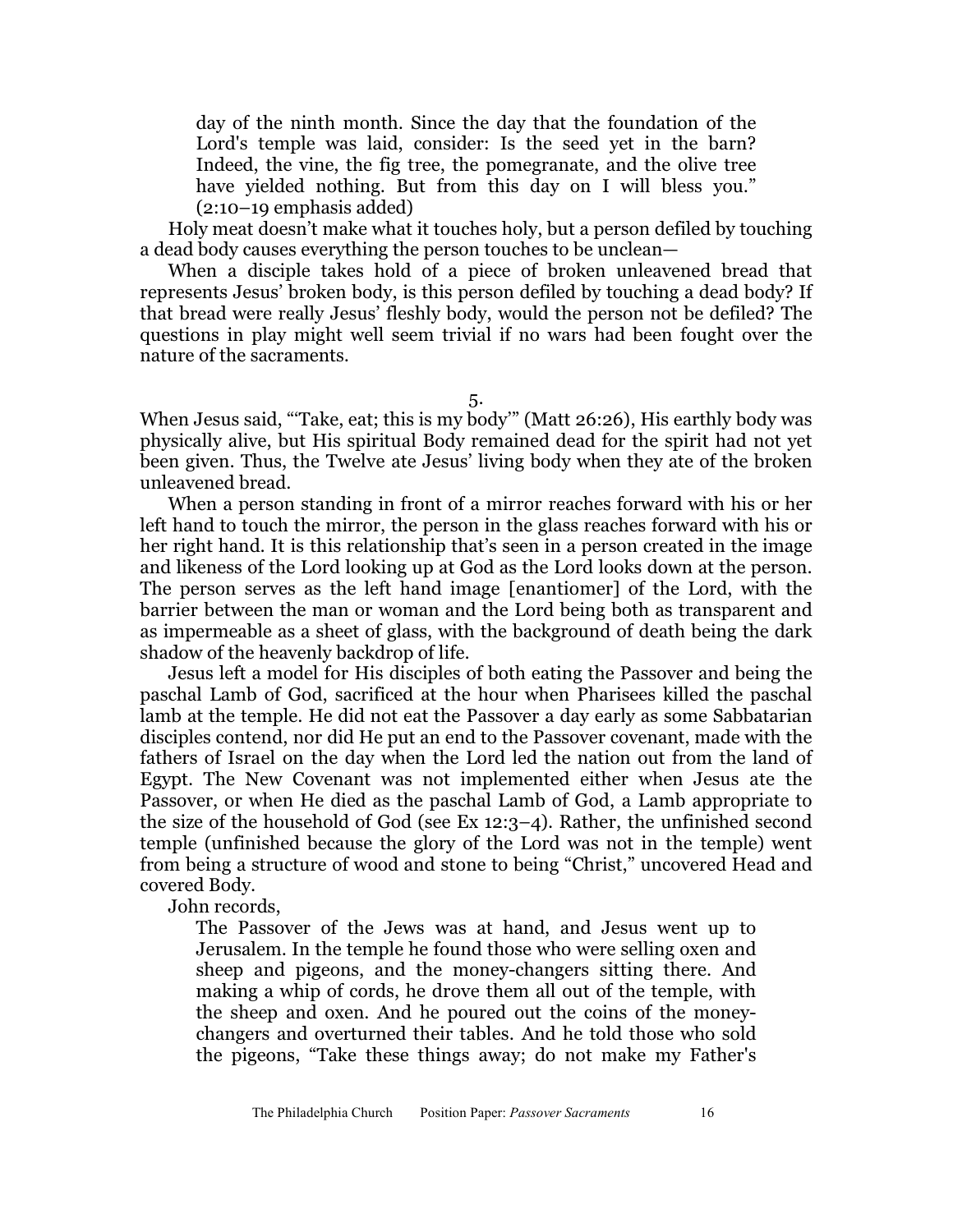house a house of trade." His disciples remembered that it was written, "Zeal for your house will consume me." /So the Jews said to him, "What sign do you show us for doing these things?" Jesus answered them, "Destroy this temple, and in three days I will raise it up." The Jews then said, "It has taken forty-six years to build this temple, and will you raise it up in three days?" But *he was speaking about the temple of his body*. (Jon 2:13–21 emphasis added)

And Paul writes,

For just as the body is one and has many members, and all the members of the body, though many, are one body, so it is with Christ. For in one Spirit we were all baptized into one body—Jews or Greeks, slaves or free—and all were made to drink of one Spirit. / For the body does not consist of one member but of many. (1 Cor 12:12–14)

*Now you are the body of Christ and individually members of it*. (*v*. 27 emphasis added)

Elsewhere, Paul says, "Do you not know that you are God's temple and that God's Spirit dwells in you? If anyone destroys God's temple, God will destroy him. For God's temple is holy, and you are that temple" (1 Cor 3:16–17), and "What agreement has the temple of God with idols? For we are the temple of the living God" (2 Cor 6:16).

 It was just before the Passover (*the Passover of the Jews was at hand*) of the twice more cleanses the temple. For the cleansing of the temple is analogous to first year of His ministry [six months into His ministry] that Jesus cleansed the temple the first time, with His entrance into the temple signifying the return of the glory of God to the temple. It was just before the Passover of the last year of His earthly ministry when Jesus twice more cleansed the temple (compare Matthew 21:12 with Mark 11:15 in relationship to when Jesus cursed the fig tree as seen in Matthew 21:18–19 and Mark 11:12–14). And it will be just before the Second Passover in the first year of the Tribulation and just after when Jesus the selection of paschal lambs on the  $10<sup>th</sup>$  day of the Passover month, with this selection first seen when Noah entered the Ark on the  $10<sup>th</sup>$  day of the second month (Gen  $7:1-5$ , 11) ... only those animals that entered with the Eight were selected by God.

 Scripture; for in His Olivet discourse, Jesus said, "'And then many will fall away and betray one another and hate one another. And many false prophets will arise Crowds followed Jesus; e.g., Luke 14:12; 19:3 *et al*. But it wasn't the crowds Jesus fed; it wasn't the crowds following Him that were selected to eat the Passover with Him; it was the Twelve, each a person selected by the Father and given to Christ Jesus (John 17:6), with Jesus losing none except the son of destruction that Scripture might be fulfilled (*v*. 12). And it is that last clause which should frighten the many Christian pundits presently explicating and lead many astray'" (Matt 24:10–11). As Judas Iscariot was called by the Father to fulfill Scripture about the son of destruction, endtime disciples will be called to fulfill prophecies about falling away, betraying one another, hating one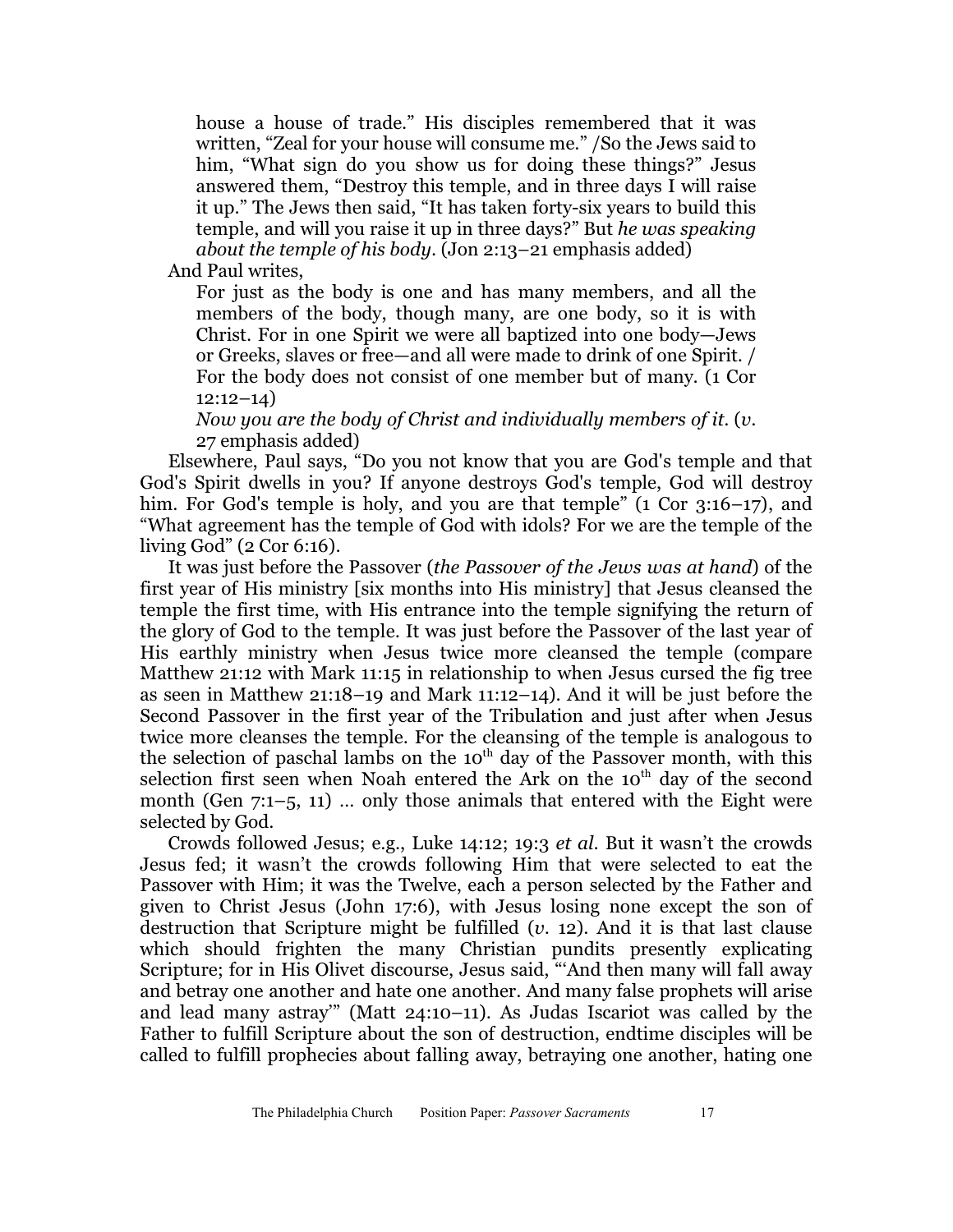another, and being false prophets who lead many astray. As with Judas, it will be better for them if they were never born of God.

 or are embroiled in heresies, for spiritual livestock isn't bleating goats or sheep, When the temple is cleansed before the Second Passover—and the temple is cleansed immediately before the Passover—spiritual livestock will be driven from the temple: Christ will purge from the Church those disciples who have embraced lowing cattle or cooing turtledoves but disciples that would lead infant sons of God into unbelief if not driven from the Body. And these erring disciples come in more shades than there are colors in a box of 64 crayons.

 … Jesus has already told endtime disciples that among them are those who will Jesus ate the Passover meal that was prepared by His disciples, and as they were eating, He told the Twelve that one of them would betray Him (Matt 26:21) betray them, thereby delivering knowledge to endtime disciples that is analogous to His own knowledge about the one who betrayed Him: Jesus knew who would betray Him, and if endtime disciples think about what they know, they, too, know who will betray them. But endtime disciples do not want to admit that best friends and family members and church brethren will betray them, selling them out for thirty shekels worth of lentils. This, however, will be the case; for Jesus said, "'And a person's enemies will be those of his own household'" (Matt 10:36). Yes, disciples will be betrayed by spouses, by parents, by sons and daughters, ministers and ushers; by anyone seeking to save his or her own life; by anyone whose sense of self-preservation has overridden love for neighbor and brother. And once the Tribulation begins, with all of its accompanying problems, food will be in short supply and hungry bellies will cause otherwise good people to do what they cannot, today, imagine doing.

 food on hand when the drought Elijah commanded caused crops to dry up and Latter Day Saints [Mormons] have, by word of an earlier prophet, instructions to set aside a year's worth of everything the family will need, from food to toilet paper and toothpaste. These saints also have plans in place by which they will leverage food into discipleship, which from a physical point of view makes good sense. The widow of Zarephath, however, did not have a significant amount of wither — historically, there was a mass emigration from the region during the reign of King Ahab, with people from the region arriving in Carthage to the west and on the steppes to the northeast.

 Kings 17:1), Elijah hid himself by the brook Cherith and drank from the brook. up because of the lack of rain. Then by command of the Lord, Elijah went After saying to Ahab, "'As the Lord the God of Israel lives, before whom I stand, there shall be neither dew nor rain these years, except by my word'" (1 Ravens brought him bread and meat morning and evening until the brook dried westward into the heart of Phoenicia, the land of Sidon, the homeland of Jezebel. And when he came to the city, he called to a widow gathering sticks:

And he called to her and said, "Bring me a little water in a vessel, that I may drink." And as she was going to bring it, he called to her and said, "Bring me a morsel of bread in your hand." And she said, "As the Lord your God lives, I have nothing baked, only a handful of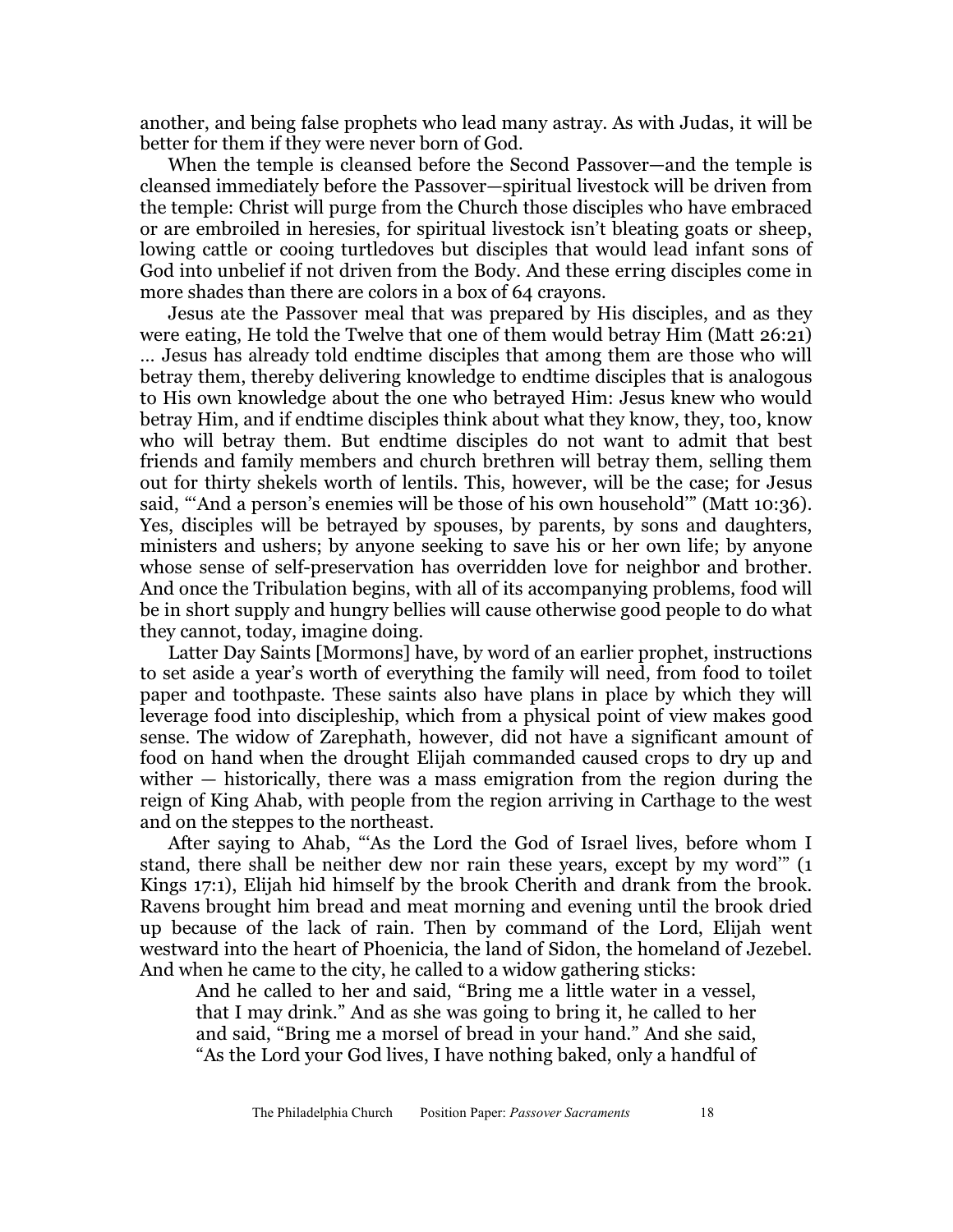fear; go and do as you have said. But first make me a little cake of it day that the Lord sends rain upon the earth.'" And she went and did flour in a jar and a little oil in a jug. And now I am gathering a couple of sticks that I may go in and prepare it for myself and my son, that we may eat it and die." And Elijah said to her, "Do not and bring it to me, and afterward make something for yourself and your son. For thus says the Lord, the God of Israel, 'The jar of flour shall not be spent, and the jug of oil shall not be empty, until the as Elijah said. And she and he and her household ate for many days. The jar of flour was not spent, neither did the jug of oil become empty, according to the word of the Lord that he spoke by Elijah. (1 Kings 17:10–16)

John records,

 people may eat?" He said this to test him, for he himself knew what disciples, Andrew, Simon Peter's brother, said to him, "There is a boy here who has five barley loaves and two fish, but what are they given thanks, he distributed them to those who were seated. So also the fish, as much as they wanted. And when they had eaten their fill, After this Jesus went away to the other side of the Sea of Galilee, which is the Sea of Tiberias. And a large crowd was following him, because they saw the signs that he was doing on the sick. Jesus went up on the mountain, and there he sat down with his disciples. *Now the Passover, the feast of the Jews, was at hand*. Lifting up his eyes, then, and seeing that a large crowd was coming toward him, Jesus said to Philip, "Where are we to buy bread, so that these he would do. Philip answered him, "Two hundred denarii would not buy enough bread for each of them to get a little." One of his for so many?" Jesus said, "Have the people sit down." Now there was much grass in the place. So the men sat down, about five thousand in number. Jesus then took the loaves, and when he had he told his disciples, "Gather up the leftover fragments, that nothing may be lost." So they gathered them up and filled twelve baskets with fragments from the five barley loaves left by those who had eaten. When the people saw the sign that he had done, they said, "This is indeed the Prophet who is to come into the world!" (John  $6:1-14)$ 

 Passover. Another is manna and the true Bread of Life. A third thing is the analogous to the two loaves of barley to be baked with leavened and waved before Several things are in play right now, one of which is the Passover and second relationship between being able to buy foodstuffs and having those physical foodstuffs provided by the Lord … the five barley loaves represent the processed harvest of the firstfruits: Jesus sent out six pairs of disciples, with each pair being the Lord on the high Sabbath Christians call Pentecost. But one pair included Judas Iscariot (Matt 10:4–5), and was therefore a mingled pair as the fruit of the Tree of the Knowledge of Good and Evil represents a mingling of the sacred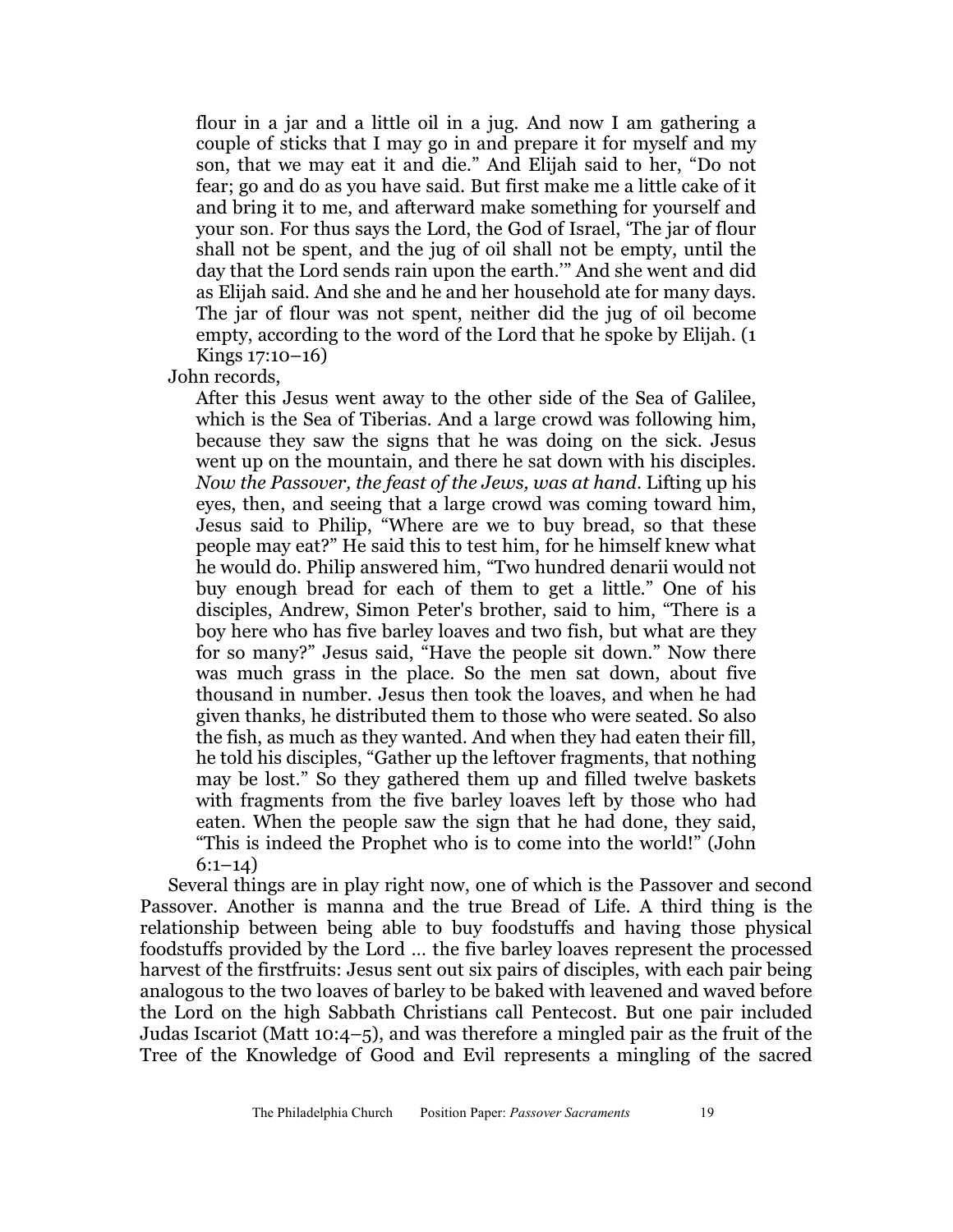(*good*) and the profane (*evil*). A mingled pair of loaves baked with leavening (the yeast killed by baking) in which one represents good and one evil will cause both loaves to be rejected by God. Hence from the five loaves comes enough "fragments" to represent the twelve "tribes" of circumcised-of-heart Israel (Rev 21:12). The two fish, now, are those Christians who are "consumed" as martyrs in the 1<sup>st</sup>-Century and in the 21<sup>st</sup>-Century (Rev 6:9–11).

Disciples are the Body of Christ, and as such, when disciples take the sacrament of broken unleavened bread that represented the living body of Christ when the sacrament was instituted, disciples "eat" their own broken bodies for they are the living Body of Christ—

 The image in the mirror doesn't sit on the front surface of the mirror, but on the glass pane stands between the reality and its reflection. And in Jesus the back surface where the "silvering" reflects the light. The entire thickness of instituting a change from eating the body of a dead paschal lamb on the First Unleavened to eating the Body of the living Christ, the paschal Lamb of God, the 1900 years between when the Apostle John died to when the call went out to reread prophecy for *the time of the end* was at hand function as the thickness of the transparent glass.

Taking the Passover sacraments of bread and wine on the First Unleavened after the example established by Christ Jesus comes from faith manifested as obedience.

Paul writes,

 *present your bodies as a living sacrifice, holy and acceptable to*  I appeal to you therefore, brothers, by the mercies of God, to *God, which is your spiritual worship*. Do not be conformed to this world, but be transformed by the renewal of your mind, that by testing you may discern what is the will of God, what is good and acceptable and perfect. (Rom 12:1–2 emphasis added)

 Because disciples are presently covered by grace, disciples individually (and God. But the disciple who returns to sin when sin has no dominion over the collectively) form the holy and acceptable Body of Christ and as such the Body of the paschal Lamb of God; so when disciples take the sacraments of unleavened bread and wine on the First Unleavened, they eat the Body of a living Lamb of disciple (Rom 6:14) takes him or herself out from under grace; for Paul also writes,

Are we to sin because we are not under law but under grace? By no means! *Do you not know that if you present yourselves to anyone as obedient slaves, you are slaves of the one whom you obey, either of sin, which leads to death, or of obedience, which leads to righteousness?* But thanks be to God, that you who were once slaves of sin have become obedient from the heart to the standard of teaching to which you were committed, and, having been set free from sin, have become slaves of righteousness. I am speaking in human terms, because of your natural limitations. For just as you once presented your members as slaves to impurity and to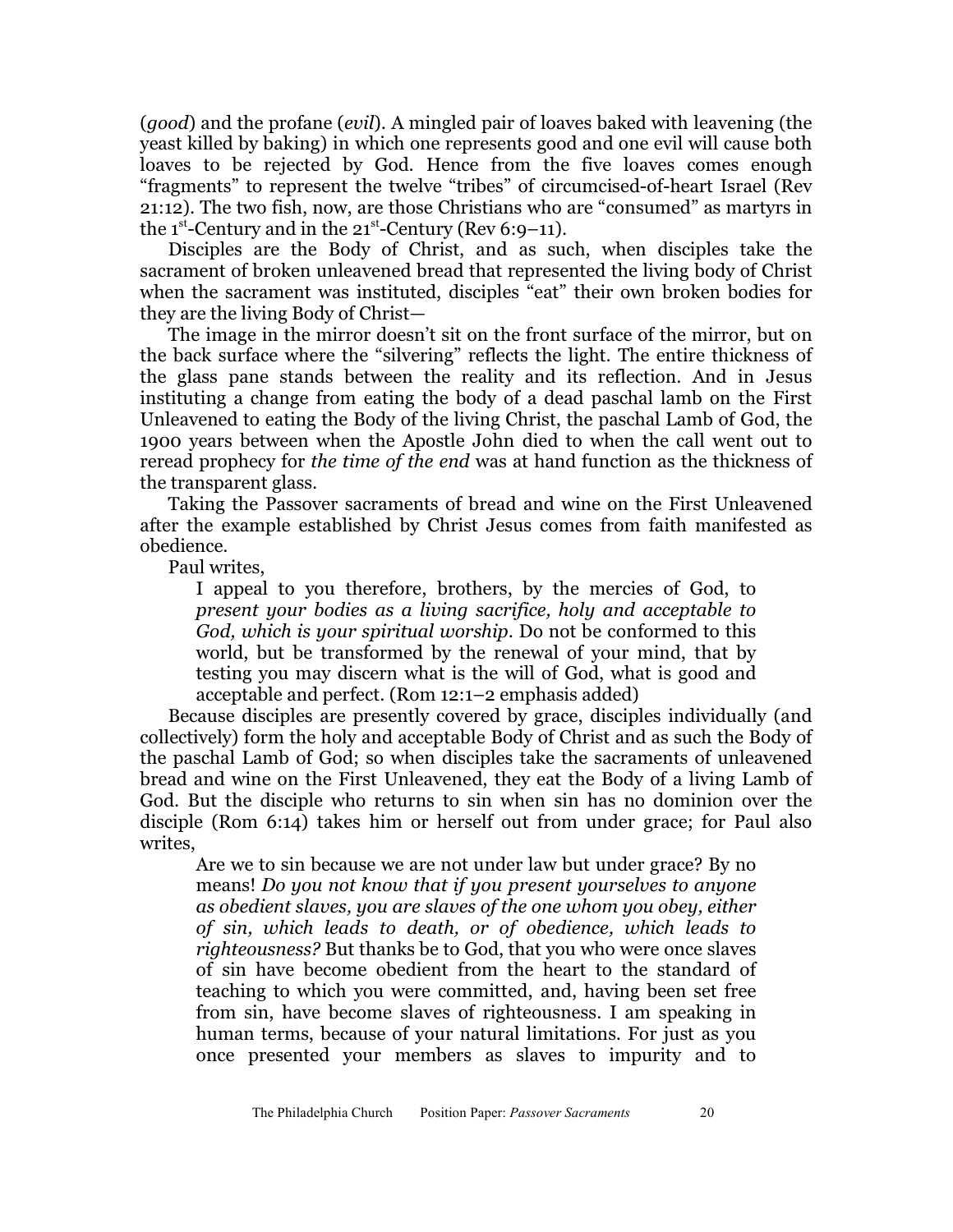lawlessness leading to more lawlessness, so now present your members as slaves to righteousness leading to sanctification. (Rom 6:15–19)

 Christ. By willingly returning to sin, the disciple strips away the mantle of Christ righteousness. Until the Second Passover liberation of Israel, this naked person is Grace is not unmerited pardon of sin, but Jesus covering the disciple with His righteousness. So the disciple who is under grace is cloaked in the garment of Jesus' righteousness and covers him or herself only with the person's own doomed to condemnation.

6.

 eats of this bread, he will live forever. And the bread that I will give for the life of When Jesus told the crowd that He had fed, "'I am the bread of life; whoever comes to me shall not hunger, and whoever believes in me shall never thirst'" (John 6:35), and, "'I am the living bread that came down from heaven. If anyone the world is my flesh'" (*v*. 51), Jesus caused many of those who followed Him to stumble and fall away:

The Jews then disputed among themselves, saying, "How can this man give us his flesh to eat?" So Jesus said to them, "Truly, truly, I say to you, *unless you eat the flesh of the Son of Man and drink his blood, you have no life in you.* Whoever feeds on my flesh and drinks my blood has eternal life, and I will raise him up on the last day. For my flesh is true food, and my blood is true drink. Whoever feeds on my flesh and drinks my blood abides in me, and I in him. As the living Father sent me, and I live because of the Father, so whoever feeds on me, he also will live because of me. This is the bread that came down from heaven, not like the bread the fathers ate and died. Whoever feeds on this bread will live forever." (John 6:52–58 emphasis added)

 6:66), but when Jesus asked the twelve if they, too, were going to leave Him, Peter said, "'Lord, to whom shall we go? You have the words of eternal life, and Many of Jesus' disciples "turned back and no longer walked with him" (John *we have believed, and have come to know*, that you are the Holy One of God'" (*vv*. 68–69) … in *coming to know* a matter, revelation comes via realization. And so it is with understanding that the Passover sacraments of bread and wine represent the living, not dead, Body of Christ. In the centuries when no Passover sacraments were being taken within the greater Christian Church on the First Unleavened, the dark portion of the  $14<sup>th</sup>$  of Abib, there was no living Body of Christ. And all who take the Passover sacraments of bread and wine on some other day other than on the First Unleavened do not eat of the living Body of Christ; they are not part of the living Body but are part of the Adversary's bastard son.

 unleavened bread, they eat their own bodies. If they have continued to live as Many Christians, Sabbatarian and otherwise, have turned back from following Christ Jesus over far less than the realization that when they eat the sacrament of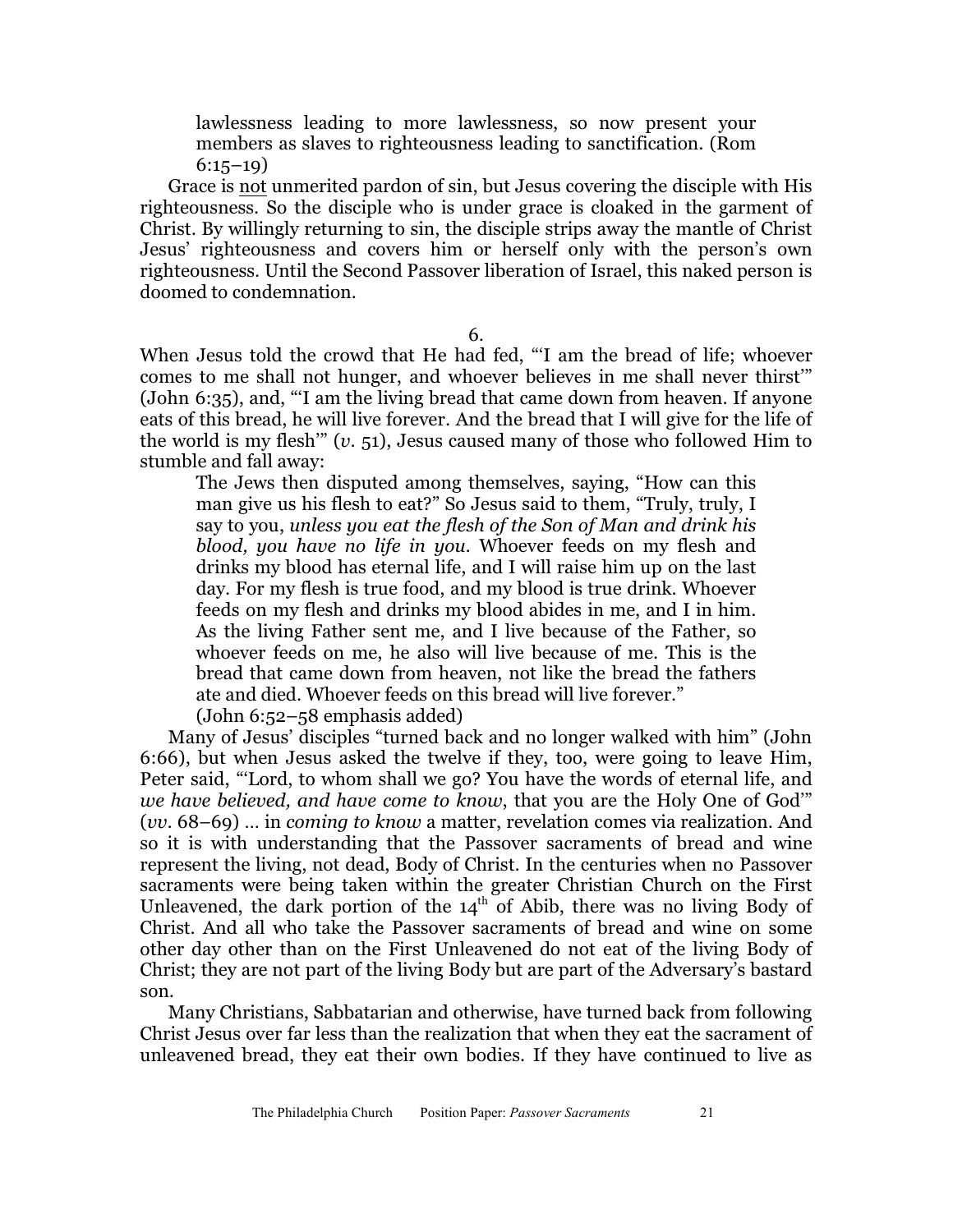before the Lord, believing the Lord and by faith appearing before the Lord when Gentiles (i.e., people of "the nations"), they do not eat unleavened bread but unholy and usually spoiled "leavened" bread. Only by striving to walk uprightly commanded to appear, will the disciple eat "unleavened bread" according to the law of the Passover on the First Unleavened.

The disciple who takes the sacrament of unleavened bread on another day other than on the First Unleavened doesn't eat of the living Body of Christ. This disciple "eats" of his or her own body. This disciple is his or her own covering for sin, meaning that this person stands condemned before God.

7.

 molecules needed for the many tiny fires entering the person via the person's or her lungs. Thus, speaking in overly simplified terminology, it is the person's Life is in the blood—this is what the Lord told Noah (Gen 9:4) … human life is sustained by the cellular oxidation of simple carbohydrates, with the oxygen breath, with the blood extracting these molecules from the person's breath in his breath in the person's blood that supplies life to the person. And this human life forms the shadow and copy (the left hand enantiomer) of spiritual life, which comes to a person through receipt of a second breath  $[\pi v \in \hat{\mu} \times \hat{\mu}]$  of life, the breath of God  $[\pi v \epsilon \hat{v} \mu \alpha \theta \epsilon \hat{v} \nu]$ , the Holy Spirit  $[\pi v \epsilon \hat{v} \mu \alpha \alpha \alpha v \nu]$ .

Jesus stood up on the Last Great Day and said, "'If anyone thirsts, let him come to me and drink. Whoever believes in me, as the Scripture has said, "Out of his heart will flow rivers of living water." Now this [Jesus] said about the Spirit, [which] those who believed in him were to receive, for as yet the Spirit  $[\pi v \epsilon \hat{\omega} \mu \alpha]$ had not been given, because Jesus was not yet glorified" (John 7:37–39).

 Life received via receipt of a second breath of life, the breath of God, is breath of God) when the holy spirit is poured out on all flesh. Then, as fish live in represented by living waters, as opposed to the waters of the Flood when the world was baptized into death. The world will be baptized in spirit (i.e., the water, the representation of death (suffocation by drowning), human beings will live in "life," or the atmosphere of life. People will be spiritually as fish are physically, an analogy consistently held throughout Scripture. So when water represents the spirit of God, fish represent people, an awareness that the early Church displayed graphically.

The living waters that represent the breath of God are seen in what Moses did at Marah:

 Then Moses made Israel set out from the Red Sea, and they went into the wilderness of Shur. They went three days in the wilderness and found no water. When they came to Marah, they could not drink the water of Marah because it was bitter; therefore it was named Marah. And the people grumbled against Moses, saying, "What shall we drink?" And he cried to the Lord, and the Lord showed him a log [tree], and he threw it into the water, and the water became sweet. / There the Lord made for them a statute and a rule, and there he tested them, saying, "If you will diligently listen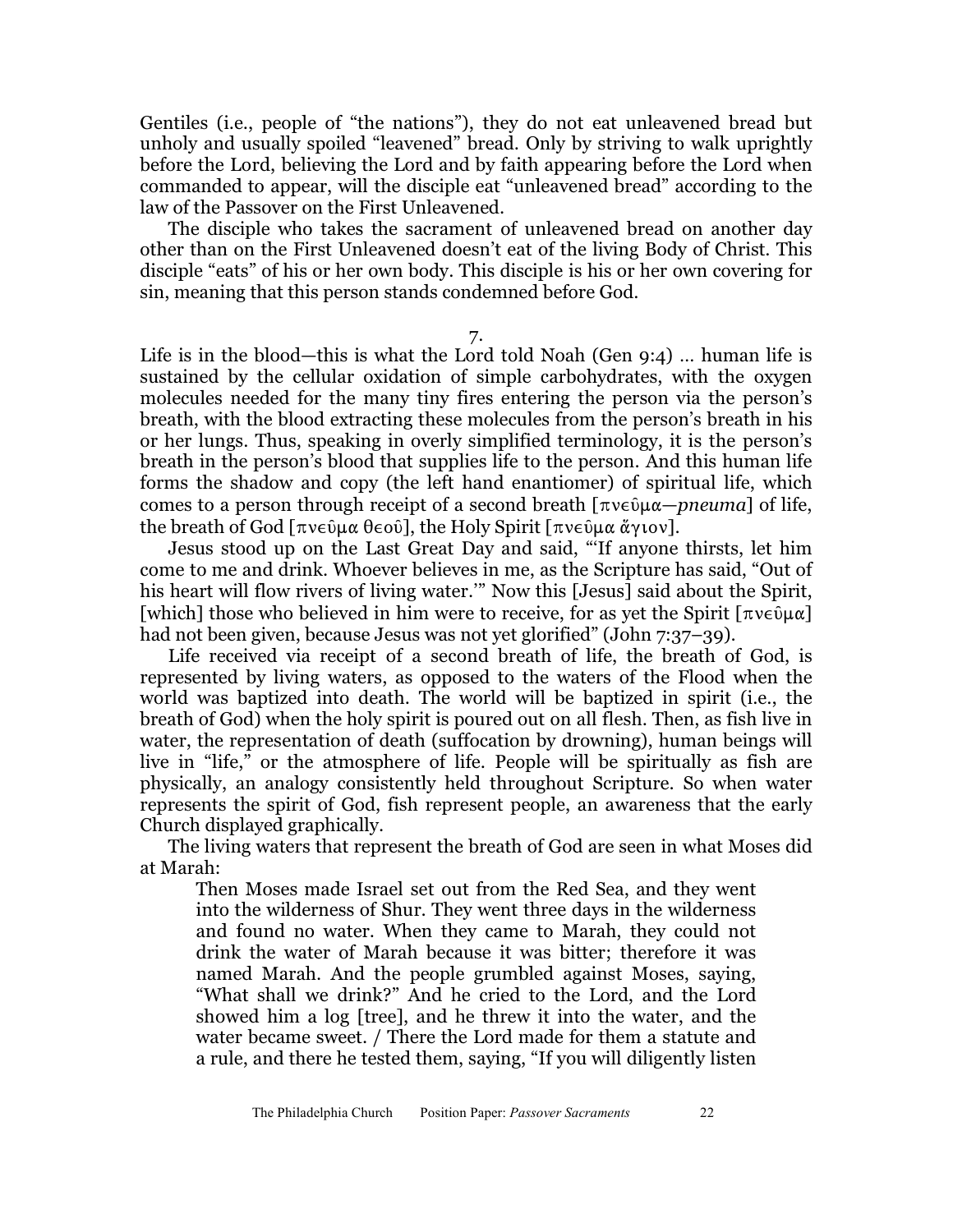to the voice of the Lord your God, and do that which is right in his eyes, and give ear to his commandments and keep all his statutes, I will put none of the diseases on you that I put on the Egyptians, for I am the Lord, your healer." (Ex 15:22–26)

 to escape the permanency of "death." So to be "healed" from the primary disease If water represents the breath—or "spirit" (from the Latin *spîritus*, the direct translation of the Greek  $\pi v \in \hat{\mathfrak{g}}(\mu\alpha)$ —specifically the breath of life, bitter or undrinkable water would be representative of physical breath that does not give the person eternal or everlasting life … death was the principle "plague" or affliction that concerned ancient Egypt. The nation was consumed in its attempt the Lord put on the Egyptians required that the tree or stake [the cross] be thrown into bitter waters; i.e., required that the breath of God be given to Israel.

The covenant that would have given Israel life, with the water made sweet representing eternal life, holds that if Israel diligently listens to the Lord's voice, does what is right in His eyes, and listens to His commandments and keeps His statutes, the Lord will put none of the diseases of the Egyptians on Israel, for the Lord is Israel's healer (Ex 15:26) ... plagues were also a disease of the Egyptians, and plagues would not come on Israel if the nation kept this covenant, typified by arriving at the oasis of Elim.

 promise that Israel will not die, again the ultimate disease of the Egyptians and The Lord, who was Israel's healer, would not heal the nation when the nation did not do what was right in the eyes of the Lord: in the physical realm, healing ailments comes by doing what is right in the eyes of the Lord, but the promise to put none of Egypt's diseases on Israel was not a promise that Israel would not physically die. However, when this covenant is moved up a level to pertain to circumcised-of-heart Israel after the Second Passover, the covenant includes the one that Egyptians sought to circumvent by embalming people of importance. And yes, even before the Second Passover, circumcised-of-heart Israelites have the promise that they will not die spiritually, but following the Second Passover liberation of Israel, every Israelite will be filled with and empowered by the breath of God so that sin and death no longer reside in the flesh of the disciple, who remains mortal but not subject to death from inner causes.

 healing the water of Marah that set up the people's grumbling when the people The event that sets up Jesus feeding the five thousand when the Passover was at hand was Jesus healing the man who had been an invalid for 38 years on the Sabbath (John 5:9). Likewise, it was the covenant the Lord made with Israel after came into the wilderness of Sin:

Moses records,

 had departed from the land of Egypt. And the whole congregation of They [Israel] set out from Elim, and all the congregation of the people of Israel came to the wilderness of Sin, which is between Elim and Sinai, on the fifteenth day of the second month after they the people of Israel grumbled against Moses and Aaron in the wilderness, and the people of Israel said to them, "Would that we had died by the hand of the Lord in the land of Egypt, when we sat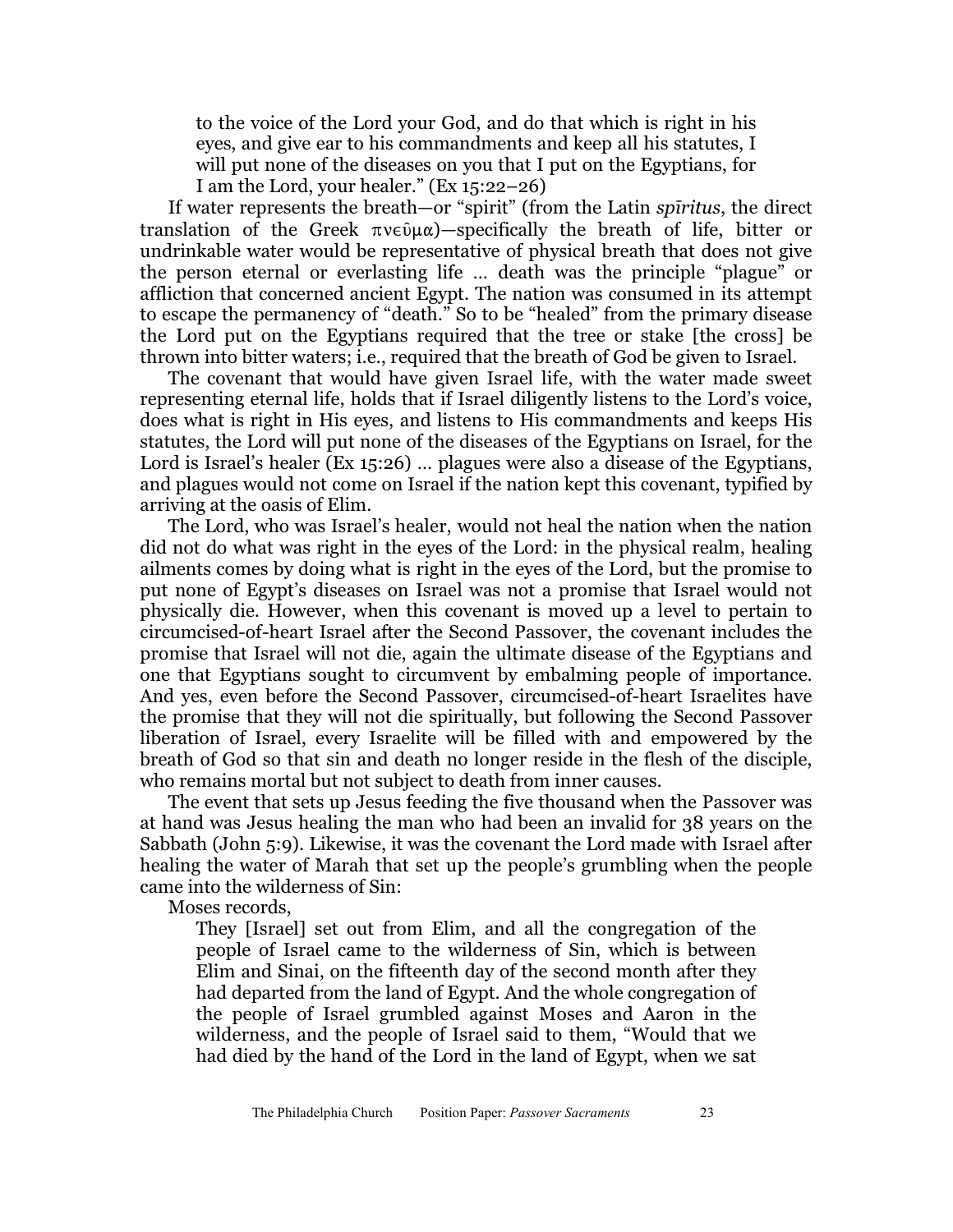by the meat pots and ate bread to the full, for you have brought us out into this wilderness to kill this whole assembly with hunger."

Because of the people's grumbling on the  $15<sup>th</sup>$  day of the second month, manna was given … the scenario is spartanly described and is a little difficult to reconstruct, but apparently the people of Israel set out from Elim and came to the wilderness of Sin where they stopped to camp for the night on the  $15<sup>th</sup>$  of the second month. Backing up a little, at Elim were twelve springs of water, a number that suggests the twelve tribes, and seventy palm trees, a number having theological significance as in there being seventy Sabbaths in a year [52 weekly Sabbaths, 7 annual Sabbaths, plus 11 additional new moons].

 crowds who followed Jesus—had to cross the Sea of Galilee to get from the Pool As Israel had to cross over the oasis of Elim to get from Marah [bitterness] to the wilderness of Sin where manna would be given, the people of Israel—the of Siloam [which would have been bitter to the invalid who had no one to put him in the water] to the mountain where Jesus would feed them.

 What happens in this physical realm occurs as activity painted onto a canvas of death, with this activity reflecting what happens in the heavenly realm; therefore, the vertically standing palms of a desert oasis forms the mirror image of the flat surface of a sea teeming with fish, with "fish" being a higher order of life than trees in a manner analogous to the true Bread from heaven being of a higher order than manna. What can be seen [i.e., what is "real" by worldly standards] as in visible palms reveal what cannot be seen as in fish in a sea; or in the case to which the physical points, the outwardly circumcised nation of Israel forms the mirror image of the inwardly circumcised (of heart) nation of Israel as the fleshly body of a person forms the visible image of the inner self or nature of the person, with this inner self being crucified with Christ and resurrected as a new "man" or new self that is a son of God.

Within the Sabbatarian churches of God, spiritual birth was not understood until after the visions of Daniel were unsealed in 2002.

 the Second Advent is a faith-destroying heresy, for there will be no rapture when When grilled by Jewish leaders for healing the invalid of 38 years, Jesus said, "'For as the Father raises the dead and gives them life, so also the Son gives life to whom he will" (John 5:21). Healing is a visible aspect of raising the dead. And as the Father raises the invisible inner self or "man" to life by giving to the person being raised from the dead His breath  $[\pi v \in \hat{\mathfrak{g}}]$  as a second breath of life, the Son will or won't give life to the mortal fleshly body of those whom the Father has already raised from the dead when judgments are revealed at His coming. Thus, both the Father and the Son must give life to a disciple before this human son of God can bodily enter into heaven. The concept of a bodily rapture before the Second Passover occurs.

 A person is born of God or born of spirit or born again or born from above or born anew—all expressions indicating that the Father has raised the person from the dead—when the person invisibly receives a second breath of life, the holy spirit  $[\pi v \in \hat{\omega} \mu \alpha \ \alpha v]$ , after the model of this divine breath of the Father visibly descending upon Jesus as a dove (Matt 3:16). Hence, Jesus healing too many to